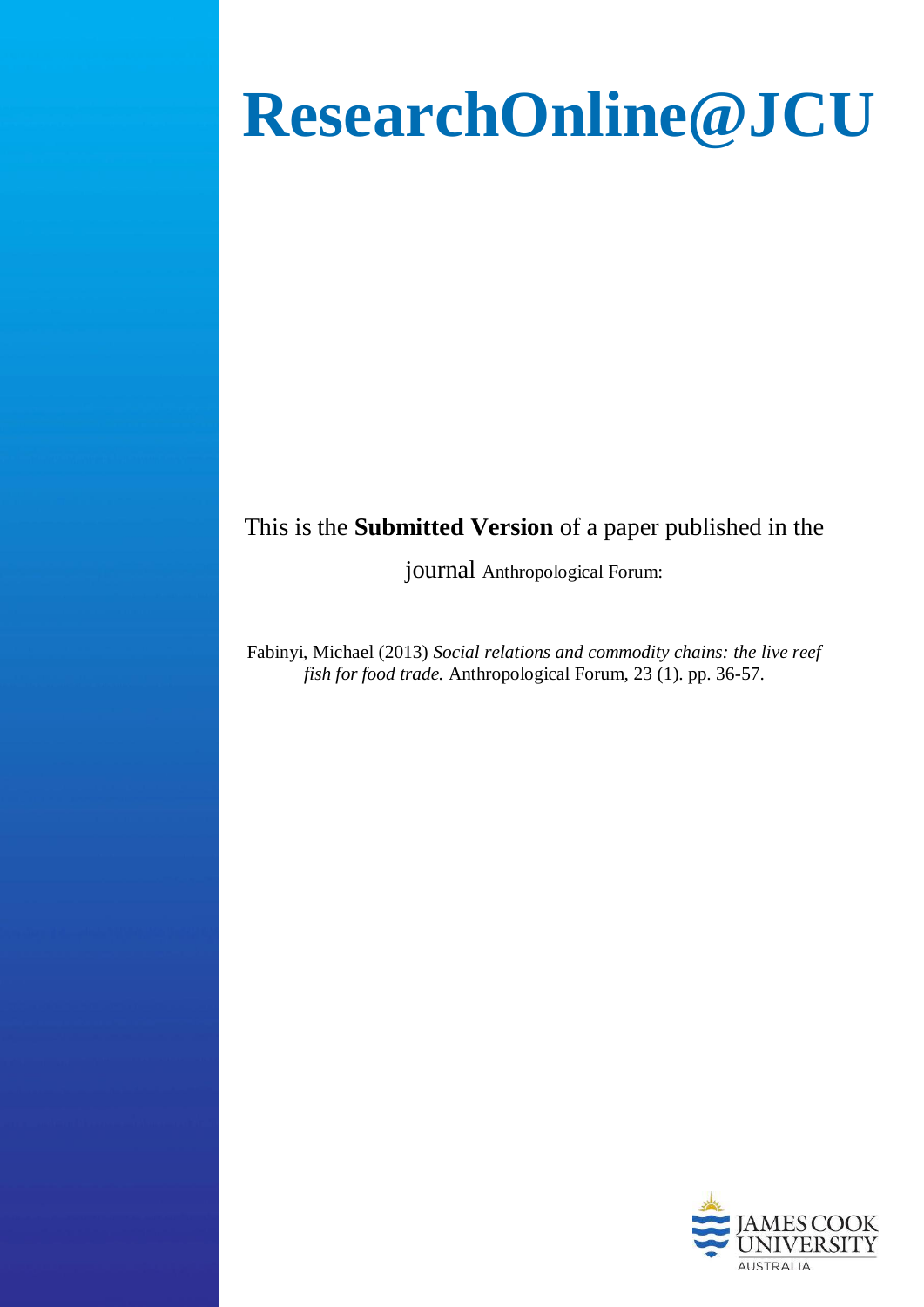#### **Social Relations and Commodity Chains – The Live Reef Fish for Food Trade**

#### **Abstract**

This paper considers the relationship between anthropology and the inter-disciplinary field of commodity studies through an examination of an important commodity chain in the Asia-Pacific, the live reef fish for food trade. Using an ethnographic perspective, I focus on how particular social relationships within this commodity chain have significant implications for two key concerns of commodity studies – the distribution of benefits through commodity chains, and how commodity chains are regulated. The social relationships between fishers and traders provide a powerful avenue for relative economic prosperity for fishers, yet the forms of social relationships that operate between fishers, traders and regulators mean that regulation of the trade cannot be implemented. This analysis provides an example of how an ethnographic lens can provide a useful perspective that can contribute to an inter-disciplinary dialogue on commodity chains.

**Keywords:** Anthropology; Commodity chain; Live reef fish trade; Philippines; Malaysia.

#### **Introduction**

In recent years there has been an explosion of studies across a range of social science disciplines of what are termed in their most general form as 'commodity studies' (Bernstein and Campling 2006a, 240). Different strands of this inter-disciplinary research field have a range of emphases and are variously termed as value-chain analysis, commodity-chain analysis and *filière* studies, but what they typically have in common is that they take as their object of analysis a particular commodity, and track the movement of such commodities from production through exchange networks to the point of consumption. Correspondingly, over the last several decades in anthropology, a common trend has been to shift focus away from the traditional pre-occupation with single-sited fieldsites, and to grapple with questions of how the production, exchange and consumption of commodities in a globalised world is a fundamentally important trend that shapes modern social life (Appadurai 1986; Marcus 1995; Miller 1995). Increasingly, more and more anthropologists are directly engaging with the commodity studies literature (Ziegler 2007; Tsing 2009; Faier 2011; West 2012).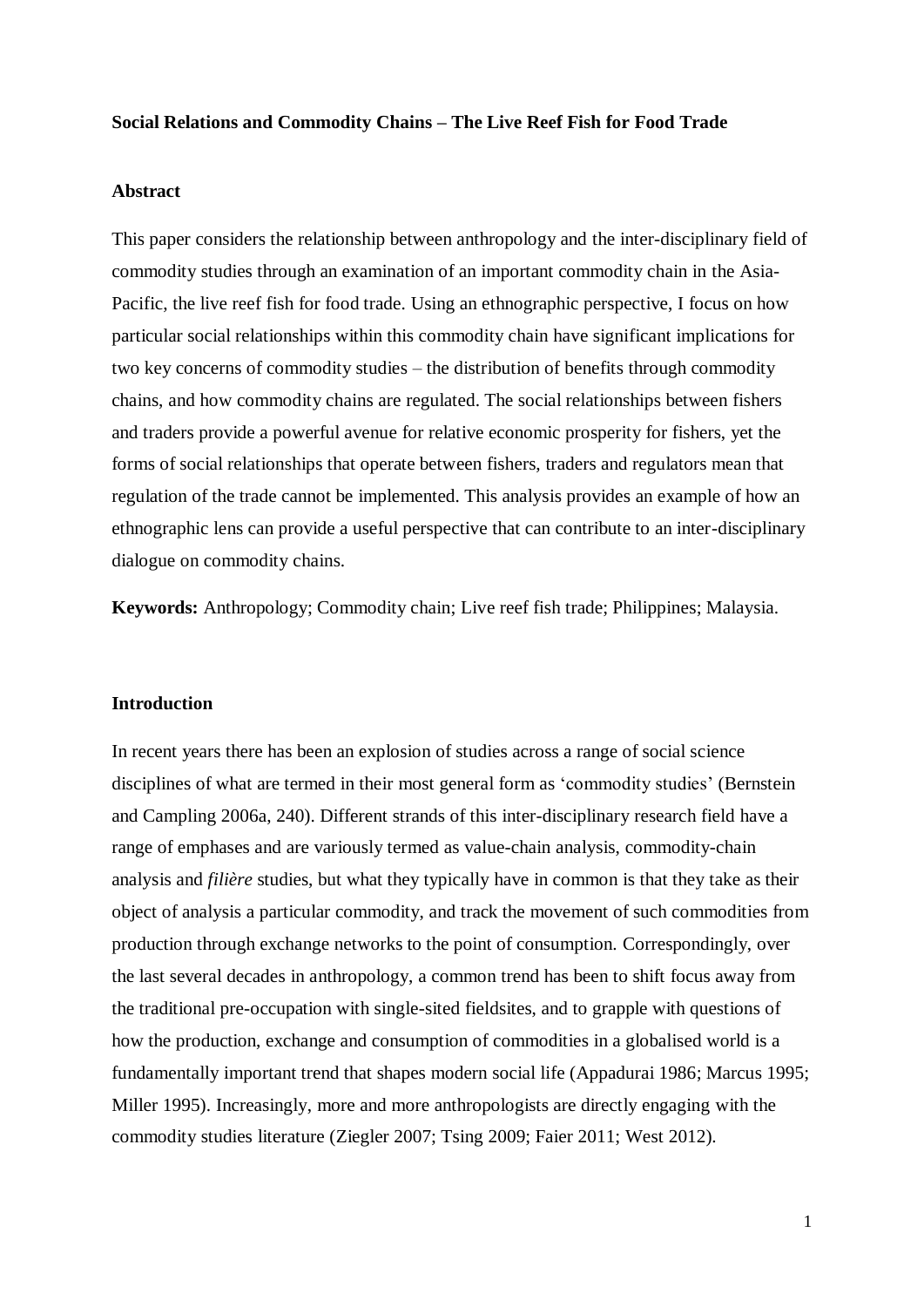The range of approaches, emphases and concerns that have pre-occupied writers in the field of commodity studies are too numerous to cover here (see Bair 2005, 2009; Bernstein and Campling 2006a, 2006b for various reviews). Helpful is Bair's division of the literature into three 'chain frameworks': commodity chains, founded on world-systems theory; global commodity chains, incorporating influences from organisational sociology; and global value chains, which are oriented more towards the business literature (2005). Of possible greater interest to anthropologists working in commodity studies is the question of how to usefully incorporate details of various aspects of social context at each link in the commodity chain. In the jargon of commodity studies, such themes are sometimes referred to as 'horizontal' elements – themes such as class, power, impacts on the environment, and local social relations – in contrast to the 'vertical', economic elements that the commodity chain is actually made up of. As the field of commodity studies increasingly moves in this direction, there appears to be increasing scope for anthropology to engage in inter-disciplinary dialogue on commodity studies.

This paper uses these two related sets of academic standpoints on commodities as a point of departure to analyse the implications of the particular forms of social relationships that operate at different points across one commodity chain, the live reef fish for food trade (LRFFT). Drawing on multi-sited ethnographic fieldwork conducted on this fishery since 2005, the paper examines two sets of social relationships that hold particular significance for understanding the nature of the commodity chain – the relationships between the primary fishery actors of fishers and traders, and the relationships between both of these fishery actors and regulators (a range of government and non-government actors). The goal of the paper is to show how such social relationships are not simply interesting 'epiphenomena' that can be grafted on to the 'real' economic links in the commodity chain, but representative of important social processes that need to be understood in their own terms. I argue that the social relationships between the three sets of actors analysed in this paper define the nature of the LRFFT as a commodity chain that has generated high levels of both wealth and environmental degradation for fishing communities. I focus in particular on how the social relationships I focus on have implications for two key themes of concern to commodity studies: the distribution of benefits along the chain (especially, the position of producers [in this case fishers]), and the implications for regulation. My aim is to demonstrate how an ethnographic perspective on the social relationships that frame economic exchanges within a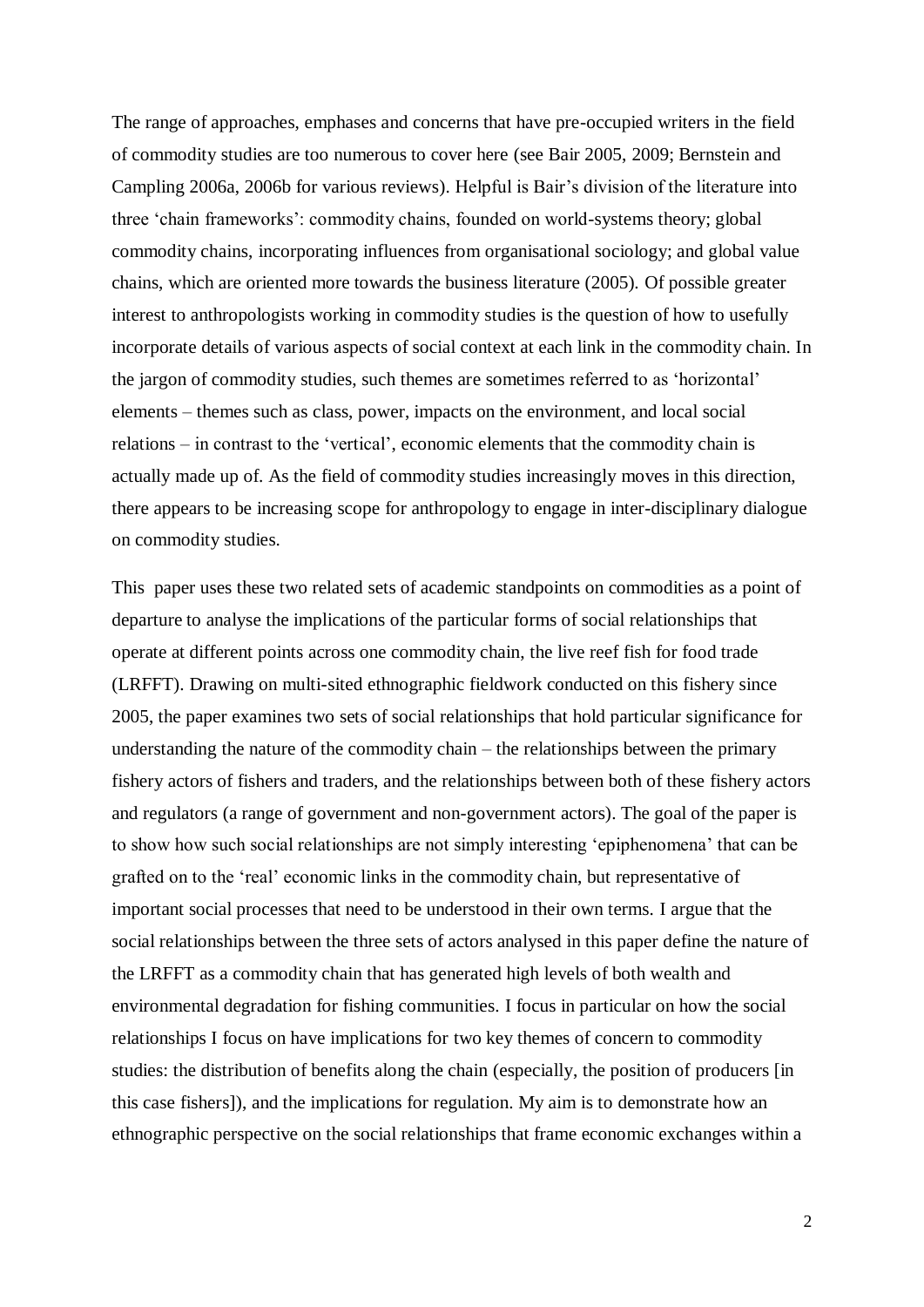commodity chain can provide greater insight into how such social relationships affect these two primary themes of commodity studies.

#### **Anthropology and Commodity Studies**

While exchange has been a major focus of anthropologists since the very foundation of the discipline (Malinowski 1922), since the 1980s there has been a growing focus in anthropology on global flows of commodities. Ethnographies informed by political economy and world-systems theory have examined historical patterns of commodity trade and influences on local patterns of social life (Wolf 1982; Mintz 1985); theorists informed by a more postmodern sensibility have promoted the view of 'commodity pathways' to understand the ways in which commodities are ascribed different values across time and space (Appadurai 1986); and writers focusing on consumption have explored the ways in which the consumption of commodities increasingly defines modern social life, such as through the production of identities (Friedman 1994; Miller 1995). Much of this work is reflective of broader shifts in anthropology from the traditional emphasis on single-sited fieldwork in the rural periphery to multi-sited fieldwork that focuses on the interaction of local and global processes (Marcus 1995).

In recent years, more anthropologists have explicitly engaged the commodity studies literature, focusing on commodities such as flowers (Ziegler 2007), mushrooms (Tsing 2009; Faier 2011), and coffee (West 2012). In a similar vein, cultural geographers such as Leslie and Reimer (2005) have highlighted the importance of retaining a focus on the horizontal aspects of commodity chains, such as gender and space. Such culturally-focused work engages a diverse set of ideas, but common themes include how ideas, cultural perceptions and values feed into the commodity chains, and an appreciation of how difference, context and ethnographic nuance highlights the broader social dynamics that occur at different points across the commodity chain.

Correspondingly, analysts in the commodity studies literature have become more interested in how such broader contextual issues affect the ways in which commodity chains are linked. Bair, for example, in an influential review of commodity studies literature published in 2005, argues for greater attention to 'studying how chains are articulated within and through the larger social, cultural and political-economic environments in which they operate' (2005, 168). She cites with approval studies such as those of Phyne and Mansilla (2003), who show how the organization of work in salmon farms of Chile can be understood with reference to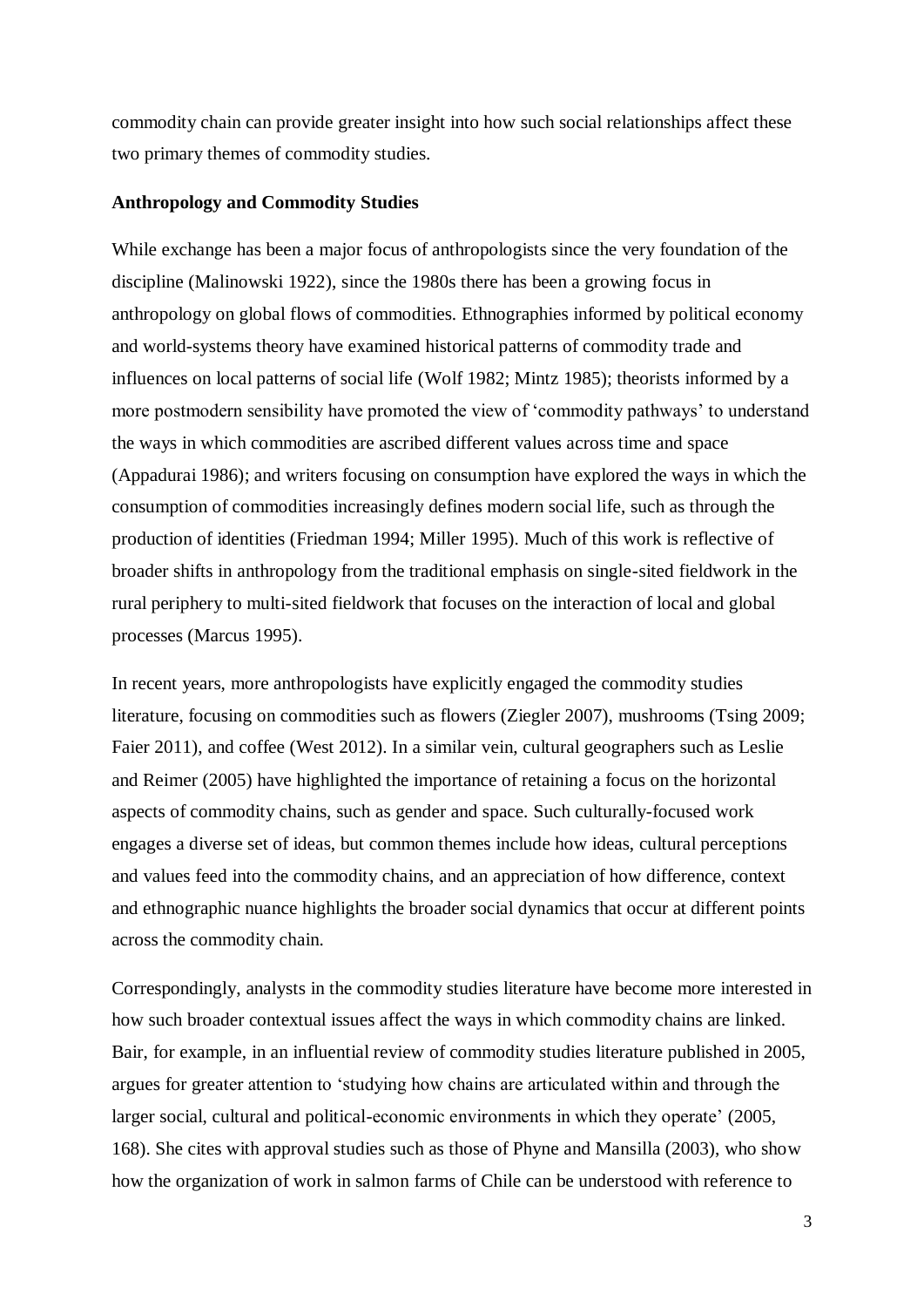the historical patterns of social relations in rural Chile. Bair also emphasises the need to situate commodity studies within the broader context and structure of capitalism and the world-system; frameworks that were the original inspiration for one neo-Marxist, critical stream of commodity studies (Hopkins and Wallerstein 1977; 1986). From a more policyoriented perspective, Bolwig et al. (2010) and Riisgaard et al. (2010) outline a way in which value-chain analysis can more meaningfully incorporate horizontal elements in order to improve regulation: poverty and the terms of participation in the value-chain, gender and labour, and the environment. Other authors, drawing on an economic sociology perspective, have highlighted the importance of the concept of 'social embeddedness' for understanding the ways in which commodity chains operate (Rammohan and Sundaresan 2003; Bowen 2011). In studying all of these horizontal and contextual elements, two primary concerns of commodity chain analysts have been to understand how such factors might contribute to 1), the position of marginalised stakeholders, or to the distribution of benefits, in any particular commodity chain (see for example Ribot 1998), and to 2), the possibilities for improving regulation of the chain.

Clearly, though, different analytical emphases remain. Anthropologists and similarly-inclined geographers are typically reluctant to sacrifice ethnographic depth and complexity for the sorts of models that typically accompany many commodity studies, always wary of 'reductionism' (Leslie and Reimer 1999, 404) or, even worse, 'economism' (Nevins and Peluso 2008, 228). Even the concept of 'social embeddedness', which originally derived from the work of Polanyi (1944) and Granovetter (1985), has come under critique for a lack of attention to culture and power (Bowen 2011, 326). Or, as Maurer asserts, '[d]iscovering that markets are not so individualistic and competitive as they have been made out to be in neoclassical economic theory, or that they rely on quasi-clientage relationships, is old news to anthropology' (2008, 185). From the commodity studies camp, writers like Bernstein and Campling deplore the emphasis of what they term the 'culturalist contribution to commodity studies' on complexity and symbolism, arguing that such a focus 'adds little value' and asking '[h]ow might we start to unravel and order those relations so as investigate and explain them, rather than simply relish listing them?' (2006b, 435).

Directed at such a fundamental disciplinary level, such assertions about analytical orientation appear to be more reflective of old debates in the social sciences and are unlikely to be resolved anytime soon. Within anthropology itself, versions of such debates have been played out over many decades, such as the formalist-substantivist debate of economic anthropology.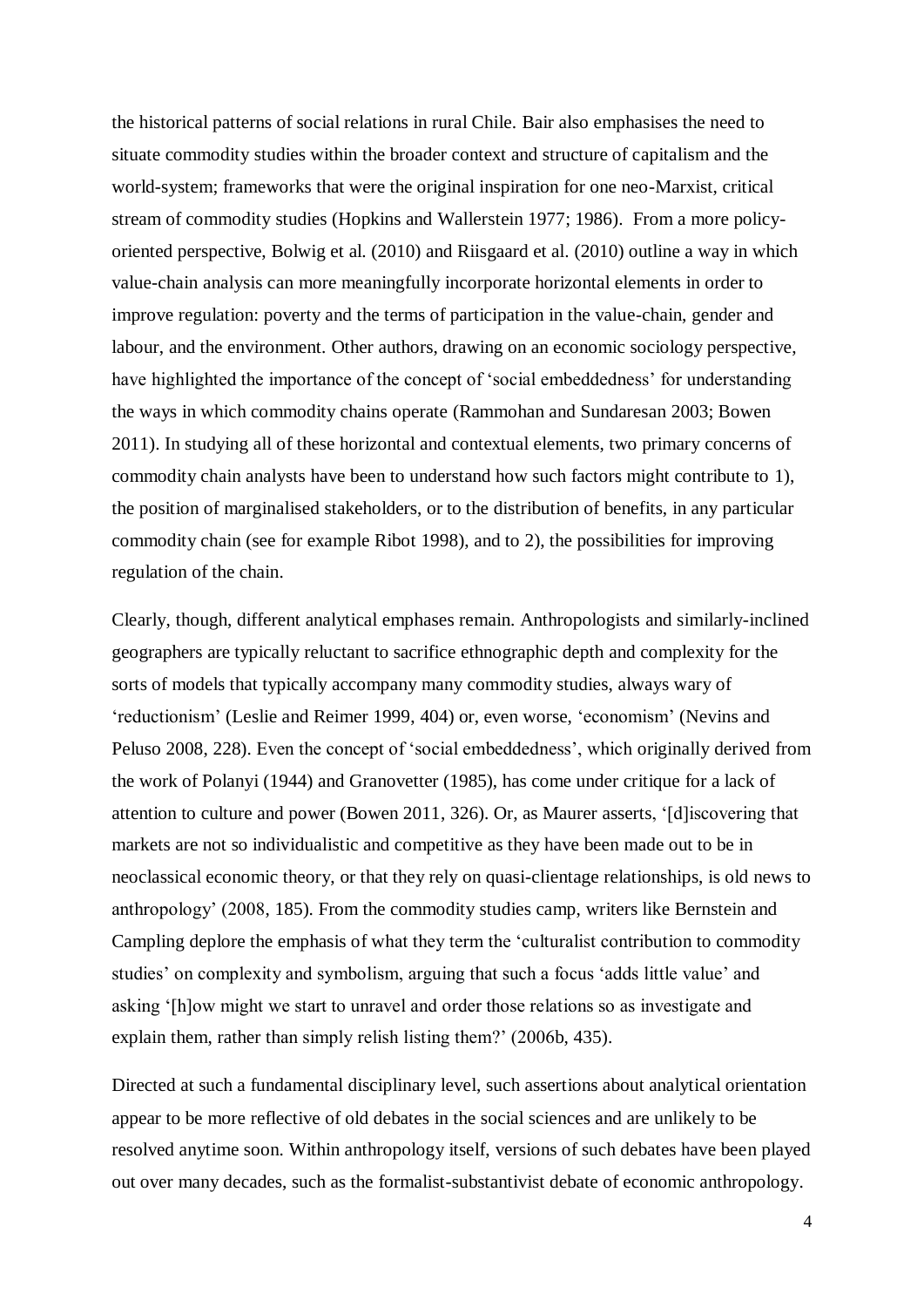As Carrier details (2009, 19), this debate was related to broader questions about the value of universalism vs particularistic context, individuals vs the social relations in which they exist, and neutral rationality vs contextual social value (see also Applbaum 2005; Gudeman 2009). To these binaries might be added another long-running dichotomous debate that seems to be a perennial bugbear for the discipline – that of applied versus academic anthropology (Sillitoe 2007; Trigger 2011).

Clearly, both the economic links of commodity chains and the social complexities that occur at each point of the chain are important, and a large part of the *raison d'etre* of economic anthropology has been about documenting and analysing the particular forms of *social relationships* involved in and surrounding economic exchange. While acknowledging that there frequently remain quite different epistemological and disciplinary orientations to these issues, I argue that with its characteristic focus on the details and contexts of social relationships, anthropology can move beyond the minutiae of academic debate and productively engage with the recent inter-disciplinary emphasis on context and 'horizontal' elements in commodity studies. The social relationships that frame economic exchange are part of the 'broader political-economic environment' (Bair 2005, 154) that commodity studies analysts have identified as important to the nature of and outcomes associated with particular commodity chains. My essential argument here is that an ethnographic perspective on the social relationships involved in economic exchange could play a useful role in deepening these understandings.<sup>i</sup> In the case of live reef fish, I show how the various sets of social relationships surrounding the LRFFT are responsible both for providing significant levels of financial benefits to fishers, and for impeding the sorts of regulation that is likely needed if the fishery is to be sustained.

#### **The Live Reef Fish for Food Trade in the Asia-Pacific**

The LRFFT is an exceptionally significant fishery for many communities in the Asia-Pacific. While the amount in terms of volume is not nearly as large as many other fisheries, in terms of value it is very important. There are considerable data gaps, but estimates are of a global fishery of around 30,000 tonnes per year worth US\$1-2 billion (California Environmental Associates 2011). The trade is a commodity chain where Indonesia, the Philippines, and Malaysia are likely the three largest suppliers of fish to the primary markets of Hong Kong and mainland China (California Environmental Associates 2011). Fish catch is concentrated on large, tropical reef fish: high-value species (costing well upwards of US\$100 per kg at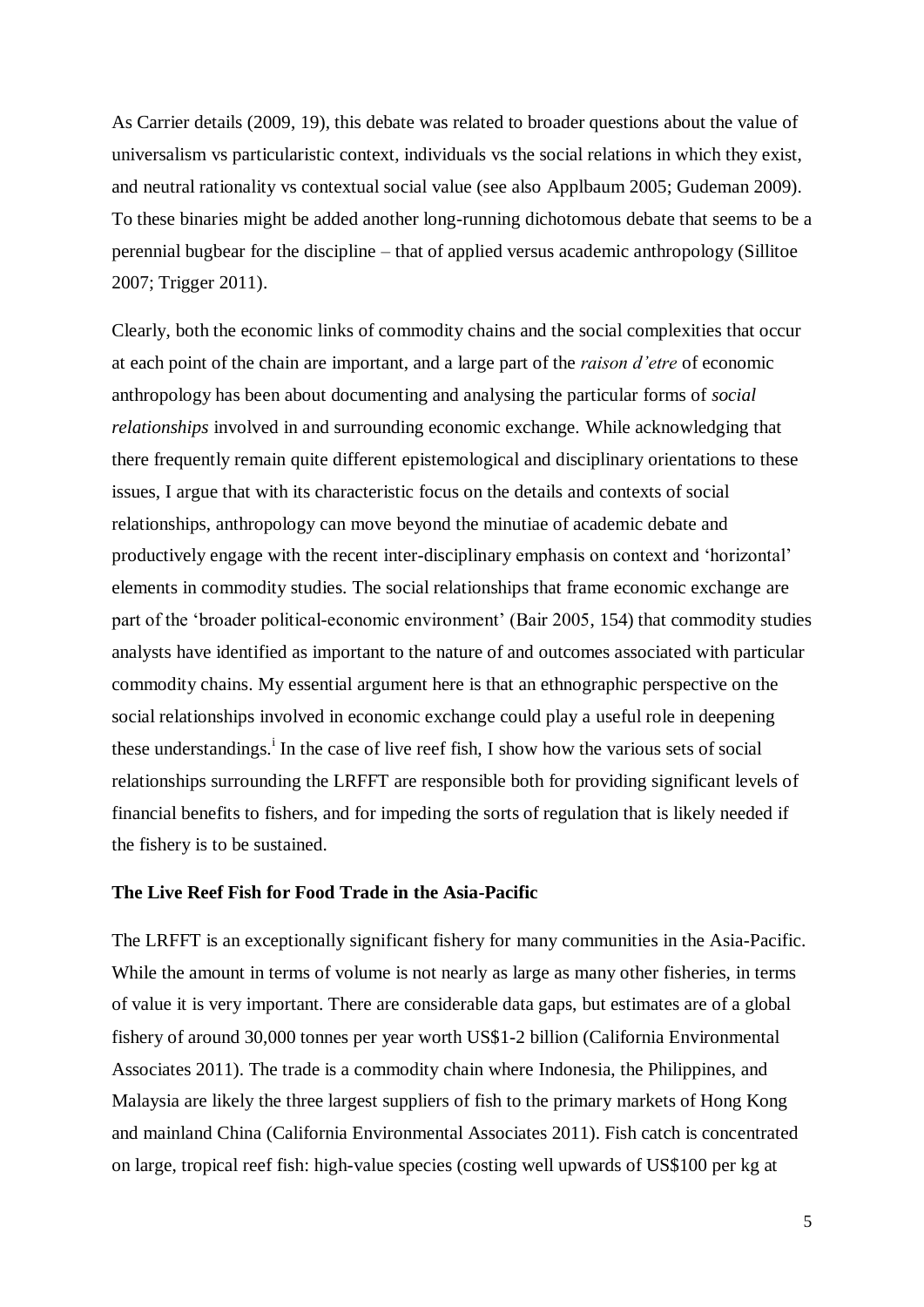Chinese restaurants) include leopard coral grouper (*Plectropomus leopardus*), Napoleon wrasse (*Cheilinus undulatus*) and the humpback grouper (*Cromileptes altiveles*); lowervalued species include a range of species from the *Epinephelus* genus. The high level of demand for these fish in Hong Kong and mainland China has translated into high prices for fishermen in coastal communities across Southeast Asia, and the LRFFT has rapidly become one of the most important coastal livelihoods in the region (Padilla et al. 2003; Fougerès 2005).

While this fishery has proven to be a valuable source of income for many impoverished coastal communities across Southeast Asia since its expansion from the 1970s and 80s, analysts have also noted many negative features of the trade. These include the common use of sodium cyanide (which kills corals) to catch the fish, and the general tendency towards a 'boom and bust' type operation as overfishing occurs in specific locations (Sadovy et al. 2003). The relationships between fishers and traders, highlighted as responsible for fostering high levels of indebtedness and dependency among fishers (Padilla et al 2003; Pomeroy et al. 2005), have also come under criticism. It is thus a controversial trade which has long been the target of environmentalists for reform or even banning (Sadovy et al. 2003; Hughes et al. 2006). As the title of a (1995) paper by one of the early researchers on the trade, Robert Johannes, stated baldly: 'Fishery for live reef food fish is spreading human death and environmental degradation'. This environmental perspective on the trade concurs with aspects of neo-Marxist analysis that highlight the relationship between environmental degradation, poverty and capitalism (e.g. Hornborg 1998). As a multi-national commodity chain where concerns are widely expressed about both the distribution of benefits and how to improve regulation, the LRFFT offers a useful vantage point from which to analyse from an ethnographic standpoint these issues that are of primary concern to commodity studies analysts.

The data for this paper draws on ongoing, long-term ethnographic fieldwork on the LRFFT in source countries across the Asia-Pacific since 2005. Research has been conducted with fishing communities, traders and regulators in: a range of towns and fishing communities across Palawan province in the Philippines (the largest supplier of live fish in the country), and in Manila (from 2005-2011); Kudat, in the State of Sabah in Malaysia (2011) [see Map 1]; and at technical workshops on the trade in Hong Kong in 2009 and Bali in 2011. The relationships between traders such as ethnic Chinese exporters based in Southeast Asia, and Hong Kong and mainland Chinese based importers is another important element of the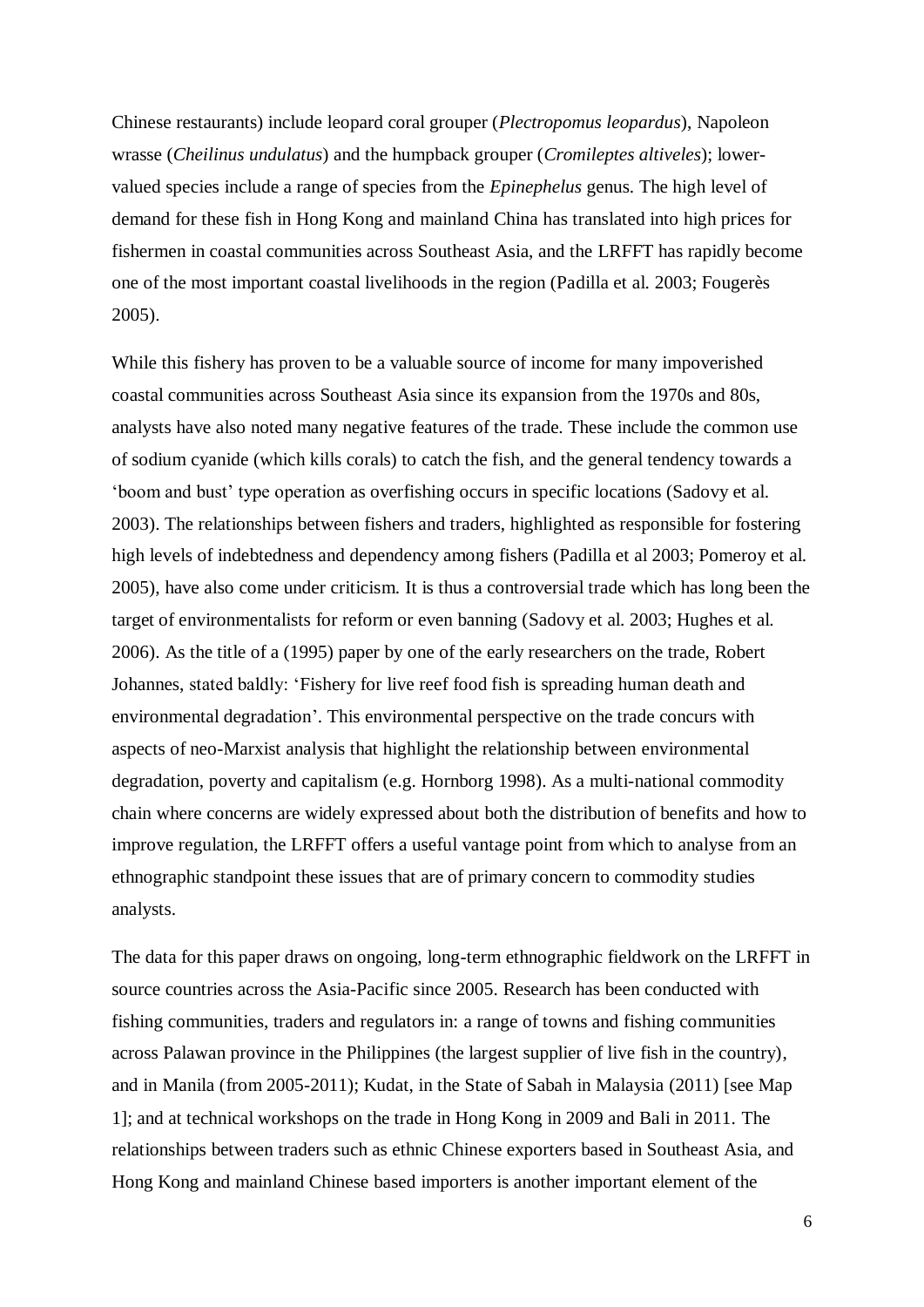commodity chain that is not considered here. Research on the consumption end in mainland China, though not considered here, is ongoing. The material relating to Indonesia draws on the ethnographic literature relating to the trade, mostly from Sulawesi (Adhuri 1999; Thorburn 2001; Fougerès 2005; Lowe 2006). Because of the variety of social relationships that exist in the trade in different locations, it is impossible to adequately cover them in any great detail – instead I draw on examples based on ethnographic fieldwork that illustrate my primary themes of how social relationships affect both the lives of fishers in the commodity chain and possibilities for regulation. With regard to relationships between fishers and traders, the data from the Philippines draws from locations across a province (Palawan), and highlights the relationships between traders and small-scale fishers, whereas the data from Malaysia is from one town only (Kudat), and emphasises the ethnic dynamics that play out in the relationships between ethnic Chinese traders and migrant Filipino crewmembers on larger commercial vessels. With regard to the relationships between fishers and traders and regulators, I draw on a range of data from different localities.

## **[Map 1: Palawan province and Sulu Archipelago, Philippines; and state of Sabah, Malaysia].**

## **Distribution of Benefits and the Position of Fishers: Relationships Between Fishers and Traders**

#### *Economic Personalisation*

An aspect of the LRFFT that has been heavily criticised by some observers is the associations with forms of dyadic, credit-based relationships between trader/financiers and fishermen (Conservation International 2003, 9; Padilla et al. 2003, 92; Pomeroy et al. 2005, 23). For many observers of the LRFFT, such relationships have been depicted as exploitative, underlying the creation of a 'vicious cycle of dependency' (Padilla et al. 2003, 92) that further impoverishes fishers while benefiting the traders. From this perspective, the trade is depicted as an industry that not only has contributed to the degradation of the marine environment through the use of destructive fishing activities and overfishing, but has enriched a small number of traders at the expense of exploiting and reproducing the poverty of fishers.

In the anthropological and agrarian studies literature, different forms of such relationships between traders and fishers or farmers have been widely studied through the lenses of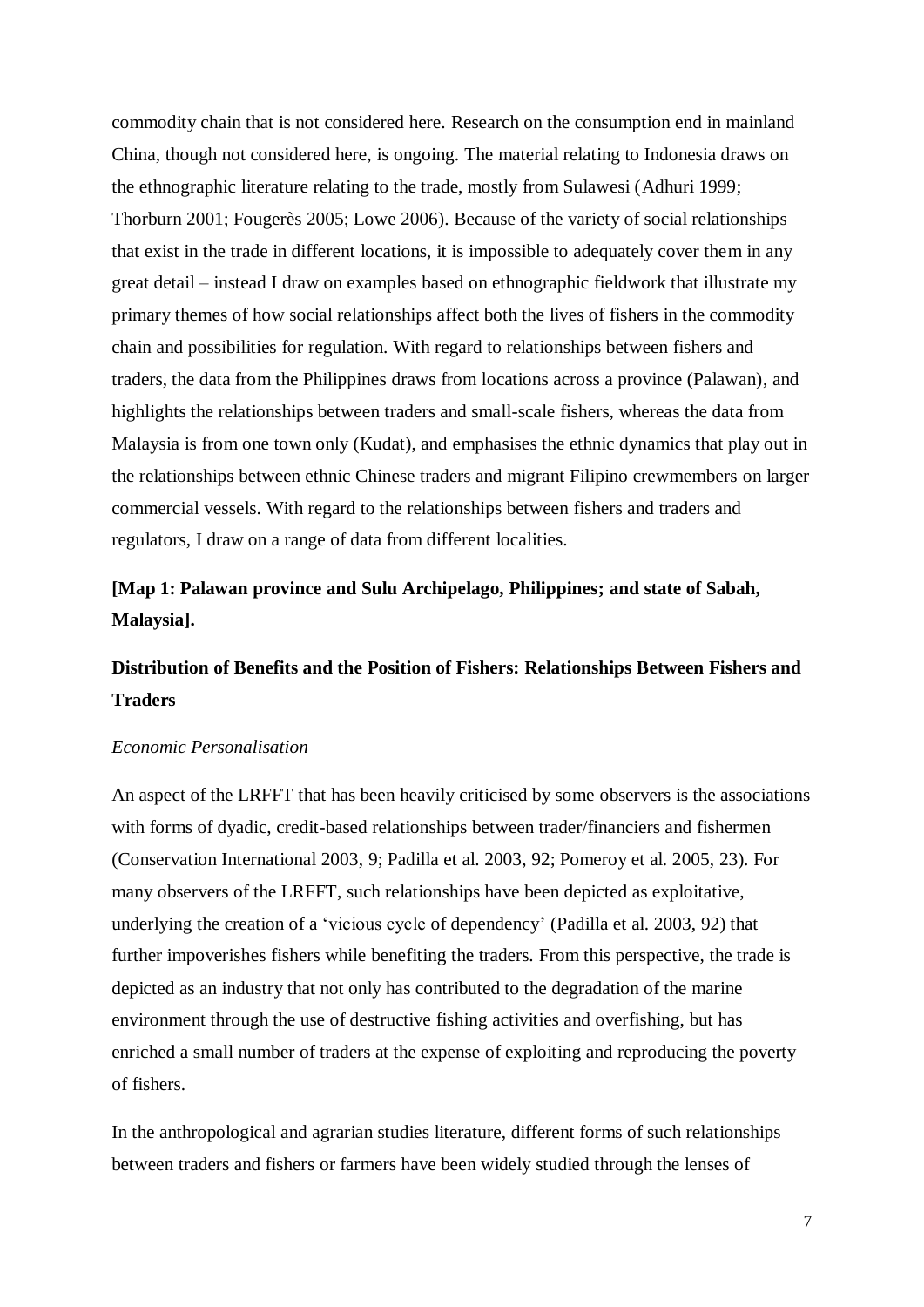economic personalisation (Firth 1966; Szanton 1971) and the related field of patron-client relationships (Scott and Kerkvliet 1977). On the one hand have been authors who have stressed the risk-sharing nature of the relationship and that they are an economically rational relationship that is beneficial to both parties (Plattner 1983; Merlijn 1989; Ruddle 2011). Other authors have stressed the power dynamics in the relationship and the potential for exploitation (Russell 1987; Alexander and Alexander 1991).

Clearly, these relationships are highly variable in different geographical and social contexts, and the level of benefits, exploitation and power dynamics will differ depending on the specific circumstances (Rutten 1991; see also McCarthy 2010). In the LRFFT, as the following section will demonstrate, this is also the case. The experiences of fishers with the LRFFT highlight how access to this commodity chain provides employment and income in contexts where there are few other sources of employment, but that the conditions of this income and employment are sometimes constraining. In this way we can sidestep the debate on whether such economically personalised relationships are exploitative or beneficial, and look at the relationships between fishers and traders more broadly: they are a microcosm of how capitalism expands in many regions, and are typically simultaneously exploitative and provide important opportunities. This is one of the key tensions that I argue is key to understanding the nature of this commodity chain.

#### *Debt, Credit and Financial Opportunity in Palawan, Philippines*

As fish stocks declined around Hong Kong, the Philippines was one of the first countries for expansion of the trade in live reef fish through the 1970s and 1980s (Sadovy et al. 2003). Hong-Kong based importer-investors typically established links with local fish traders throughout the country, financing the development of buying stations and credit advances in exchange for live fish. While live fish is exported from different locations throughout the country, for many years now the province of Palawan has supplied the majority of live fish that is exported from the Philippines, and the trade is a hugely important livelihood for coastal communities in this province. The fishers involved in the trade are usually relatively poorer fishers who live in remote areas, and the traders, based in various towns around Palawan, are frequently wealthy elites. While there are no significant ethnic differences between traders and fishers, the class distinctions between them are thus very strong.

During the 1990s and early 2000s as the trade expanded in Palawan, local fish traders usually financed the entry of fishers into the trade. A pumpboat with an engine would cost around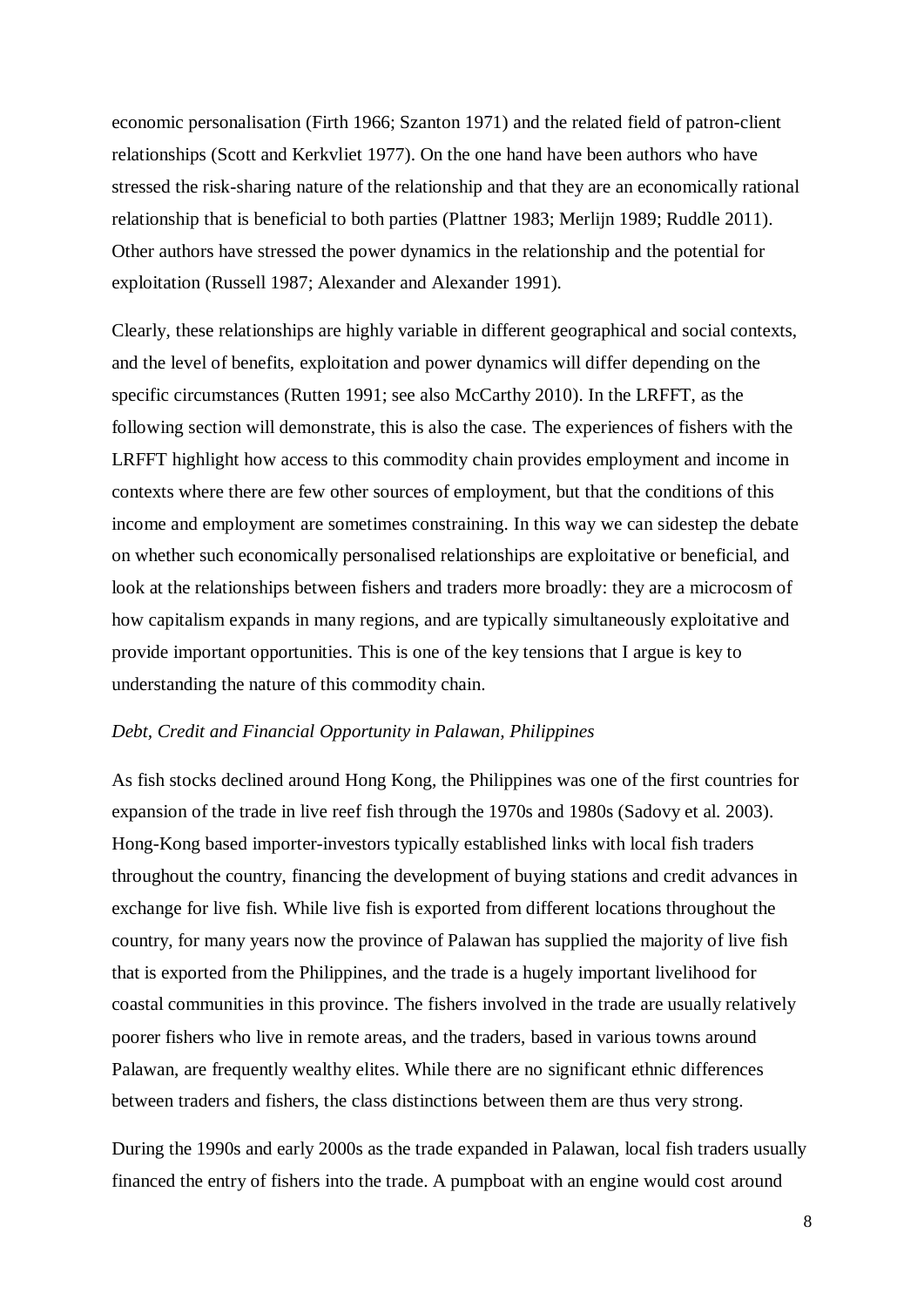US\$1000, and would be the primary initial expense for fishers – many of whom originally possessed little or no capital. Expenses for fishing trips, which often lasted for up to two weeks at a time, would also be financed. In many cases, local traders would finance personal expenses for fishers, assisting with things such as daily expenses for food, especially during periods of poor weather when fishers would be unable to go fishing. Usually these expenses would be distributed by roving middlemen who would travel throughout rural areas, as agents of the traders. In return, the fisher was expected to provide the trader with all of the fish that they caught. The original debt for equipment was paid off in instalments, flexibly, and without interest. Although there was no interest on these payments, the requirement that the fisher bring all their fish to one trader meant that the trader was able to offer a lower price, secure in the knowledge that the fisher was obliged to bring their fish to him anyway. (This was often due to the fact that the traders themselves had debts to Hong-Kong based importers or Manila-based exporters, and were thus set a price by them).

When discussing these relationships with fishers, most will readily acknowledge both the advantages and disadvantages (Author 2012, pp 81-88). One live reef fisher, for example, shrugged when asked about the lack of flexibility in financial arrangements, and simply gestured towards his TV and stereo, describing how he would not be able to make such purchases without the financial support of his *amo* (boss). Others would stress how their *amo* was 'kind', and would not press them for repayments on the capital if they were struggling. Other fishers were less happy about the constraints under such arrangements, and were keen to pay off their debt straight away and then establish themselves as independent, citing the flexibility and higher prices as advantages. However, highlighting again the variability in such economically personalised relationships, the forms of these relationships that manifested in the LRFFT in Palawan were clearly very different to some of the more onerous debtbondage regimes that have operated in the Philippines, such as that of the notorious *muro-ami* fishery (Olofson and Tiukinhoy 1993). For most fishers, their engagement with the LRFFT was understood and described less in the context of exploitative social relationships with traders, and more in their broader livelihood context. Many parts of Palawan fall significantly below the national average in terms of human development indicators, and for many coastal communities, significant income-earning opportunities are rare. A single, 'good-sized' (0.5- 1kg) live leopard coral grouper can bring a fishermen a payment of more than \$50, a large sum of money where the average monthly income for fishers is frequently below this (Author 2012, 60-61). As one fisher explained when describing the significance of changes in his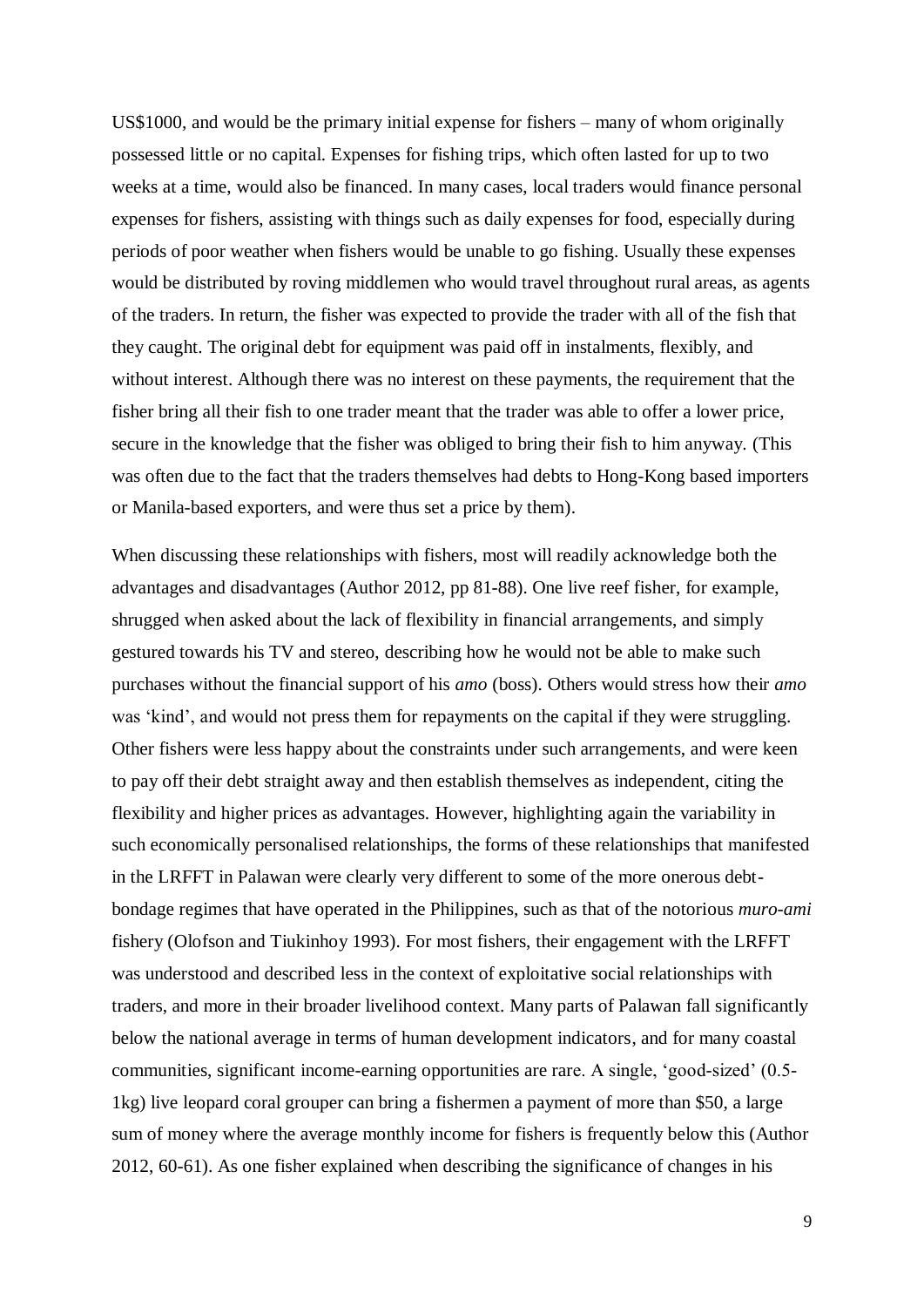fishing livelihood, 'before, I used to just fish on a canoe and we lived in a simple bush house. Since I switched to live fish, I've now been able to pay off my debts for the boat and with the money I've saved, I've sent every single one of my ten children through school'.

More recently in Palawan, a smaller proportion of fishers have been involved in credit-based relationships with traders, or at least in less intense versions of the relationships. As the trade has penetrated across most parts of the province, many fishers have now obtained the boats and engines that are required to enter into the trade, so there has been less of a need for traders to invest in the basic equipment. Additionally, as one trader ruefully described, often when a fisherman had debt, there was no pressure to pay off the original equipment debt 'because even after two to three years of debt they are still bringing their fish to you'. Eventually, he said, they would just 'forget' the debt because of the length of time lapsed the practice of constantly bringing the fish to one buyer built a personal relationship to the extent that fishers felt they could get away with defaulting on the equipment loan (Author 2012, 85). Because of these factors, many fishers now operate either independently, or only have their fishing trips financed by traders – in this second case fishers are still obliged to bring all their fish to one trader, but do not have the added pressure of equipment debt deductions.

These changes and experiences highlight that for many fishers in Palawan, more important than the specific form of financial relationship between fishers and traders that is so frequently negatively highlighted by external observers of the trade, is the ways in which the trade has provided many fishers with a source of financial wealth in areas where such opportunities are exceptionally difficult to come by. Social costs do clearly exist as well, such as competition over fishing grounds, and the use of destructive fishing methods that results in resentment by other fishers and sometimes injuries. However, frequently described as a 'big help' to the people of Palawan by fishers and traders alike, the importance of the LRFFT to many communities means that in the social realm, the LRFFT cannot be dismissed merely as a purely exploitative industry.

#### *Migrating For a Better Livelihood in Kudat, Sabah*

The live reef fish for food trade in Kudat developed in the 1980s and boomed through the 1990s. While there have been strong indications of declining fish stocks for some time and that the 'boom' may be well over (Daw et al. 2002), there remain eight traders (*towkays*),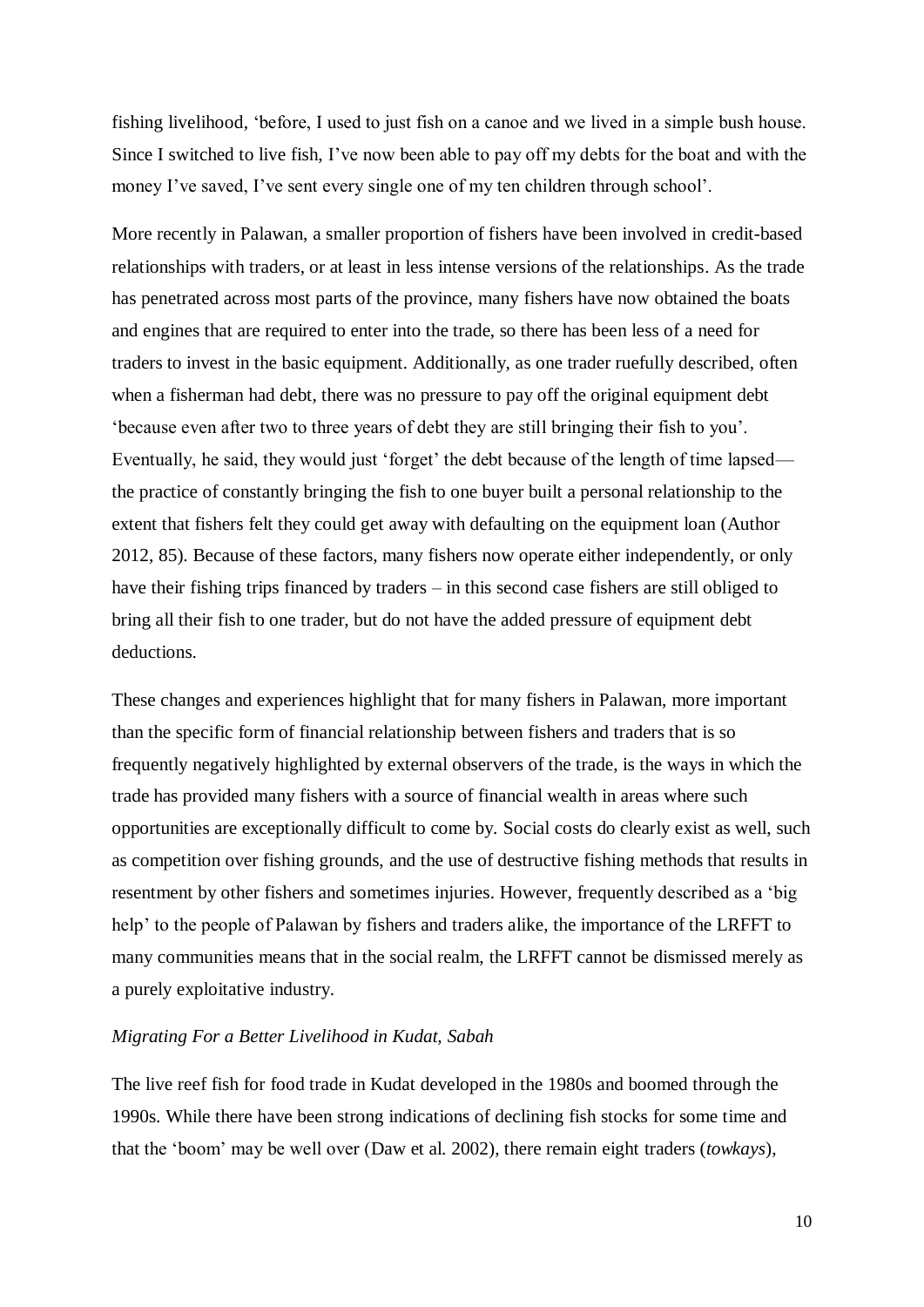who together still supply a significant amount of live fish to Hong Kong. Seven of the eight live fish traders operating in Kudat are of ethnic Chinese heritage; one is Malay.

The majority of the live fish in Kudat actually comes from the southern Philippines – the relations between traders and these Philippine-based fishers are not discussed here. Of the fishers based in Kudat who sell fish to the *towkays*, there are two general types. There are some fishers who fish locally, using small pumpboats to catch live fish, and these are sold to middlemen employed by the Chinese traders (Daw et al. 2002). Far more live fish, however, are brought in by large, commercial vessels with crews of around 20 fishers who fish for up to two weeks at a time. Crewmembers on these vessels are composed almost entirely of Filipino migrants. As crewmembers will explain, this is likely due to the expertise of Filipino fishers in the highly specialised and often dangerous fishing techniques required to catch live fish – using an air hose attached to a compressor on the vessel, fishers will dive down often up to a depth of 40m to catch the live fish and other marine products. While many Malays are involved in the fishing industry as middlemen, engineers and petty traders, very few work on the commercial boats as crew. This is likely due to the low status of fishing as an occupation; or as one Filipino crewmember put it less diplomatically, 'they are lazy'. The relationships between fishers and *towkays* in Malaysia are tightly bound up with the broader political economy of ethnic relations in the region, and the radically different economic and political backgrounds and histories of Filipino migrants and ethnic Chinese determine the character of the LRFFT in this part of the world.

Chinese settlement of Kudat began under the aegis of the British North Borneo Company in the late  $19<sup>th</sup>$  century. Primarily from Christian, Hakka-speaking parts of southern China, the early arrivals were given plots of land and engaged to work as farmers. Initially working mostly on small coconut plantations, many shifted to the township and developed small businesses. Over the following decades, migrants from other parts of China followed, firstly from Hokkien speakers from southern Fujian province and then during the 1920s and 1930s from Hainan Island. As Chinese migrants prospered, Kudat soon appeared as a familiar version of other parts of Sabah and Malaysia where ethnic Chinese have dominated the economic landscape (Gomez 1999). They have long been the dominant ethnic group in the fishing industry in Kudat. A fall in the price of copra during the 1970s stimulated the development of the commercial fishing industry as many ethnic Chinese landowners shifted economic livelihood. Other than the LRFFT, the fishing industry also includes large numbers of trawlers and purse seining vessels. Three factories in Kudat process frozen fish, prawns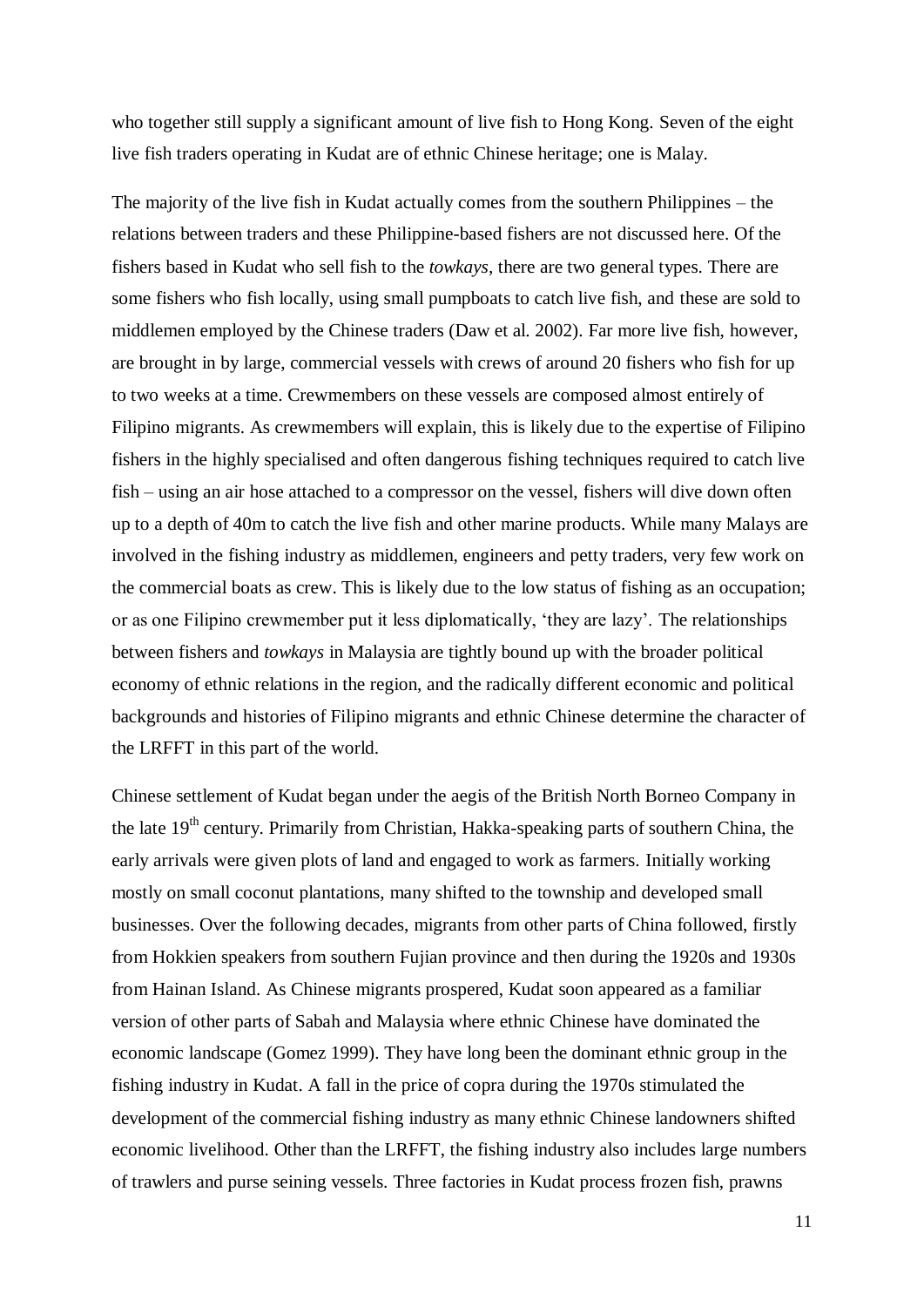and other seafood for export to a range of national and international markets. The vast majority of all commercial vessels and factories are owned by ethnic Chinese.

The fate of migrants from the Philippines to Sabah has typically been less prosperous. Movement across this part of the Philippine-Malaysia border has always been very fluid, and much of the area was originally part of the Sulu sultanate (Warren 1981). In more recent times, out-migration to Sabah was spurred on by the declaration of Martial Law in the Philippines in 1972. As conflict spread throughout large parts of Mindanao and the Sulu archipelago, much of the region descended into lawlessness, poverty and hardship. Many of the residents who migrated to Sabah during the 1970s and earlier – predominantly Sinamaspeaking groups from Tawi-Tawi – live in squatter settlements in and around Kudat town.

While open conflict ended across most of the Sulu archipelago many years ago, much of this part of the Philippines remains mired in poverty and low-level banditry and violence. Indeed, across the country as a whole, in comparison with many of its neighbours the Philippines has declined in terms of relative living standards, and many Filipinos have looked elsewhere for economic opportunities (Balisacan and Hill 2003). Sabah's popularity as a migrant destination has thus continued, and the modern population of migrant Filipinos in Sabah today includes a diverse array of ethnic groups who have migrated at different times for different reasons. What many of them have in common, however, is that they are relatively economically marginalised within Sabah society (Kassim 2009).

The social relationships between the Filipino fishermen and the ethnic Chinese traders are marked by significant power dynamics, and the primary theme is of the insecurity of the Filipino crewmembers and their dependence on their ethnic Chinese *towkays*<sup>ii</sup>. Many of the fishers first entered Sabah illegally through what is referred to as the 'backdoor' – that is, through the remote and porous maritime borders between southern Palawan, south-western Mindanao and Sabah. Upon arrival in Sabah, they will then find a *towkay* to try and obtain employment. Once employment has been confirmed, the *towkay* then arranges for the necessary paperwork to be completed and documentation for the fisher to be produced. There are also many fishers who originally obtained employment entirely legally – in these instances, a captain or agent already based in Sabah will work out an agreement with a *towkay*, and then the captain will organise for the crew to come over from the Philippines. The problem with this, however, is the high costs, delays and obstacles involved. Most people in the rural Philippines do not have a passport, and so this is the first step towards obtaining a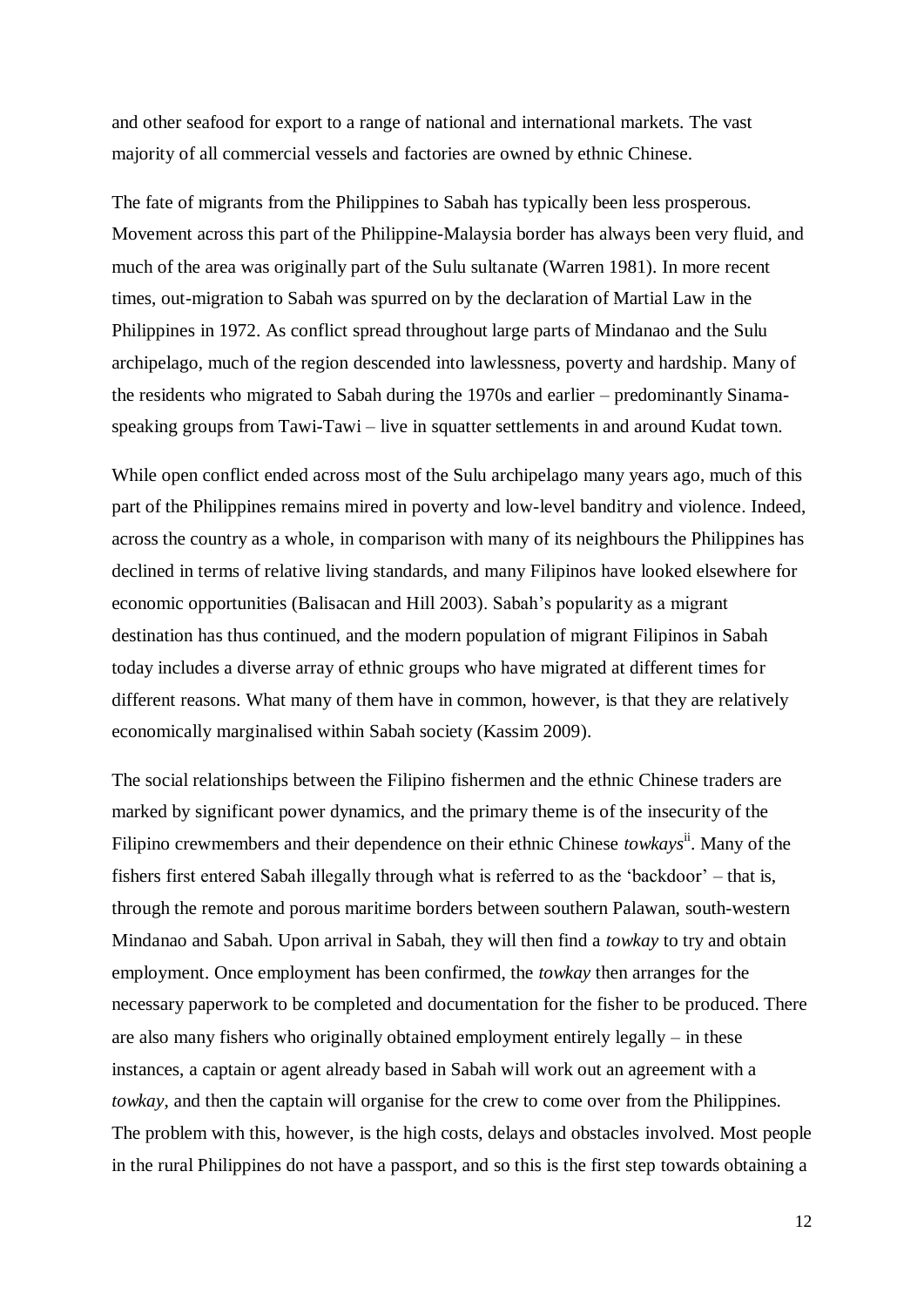legal work permit. A *barangay* (village/community) clearance is required, then a municipal clearance, and then an application to the passport office itself. After the passport has been obtained, a letter of employment from the *towkay* in Sabah is necessary, and without friends or kin already based in Sabah in an existing relationship with the *towkay*, this is difficult if not impossible to obtain. At each point in this process, of course, significant financial and time costs are incurred.

Whatever the ways in which fishers got their start as a crewmember, the continued support of their *towkay* is vital to their livelihoods in Sabah once they are working. Again, this is because of the considerable uncertainty many Filipinos have in Sabah about their migrant status. Rules and legal arrangements for migrant Filipinos in Sabah are constantly changing, and the lives of many residents are marked by a profound insecurity. As one crewmember who had originally arrived without legal documentation described it: 'life was very difficult when I first arrived here; I couldn't go outside at all and I had to wait for a very long time while my papers were being prepared. But since I started working on this boat, I'm legal now'. For all of these sorts of migrants, the need to maintain a good relationship with a *towkay* or other sort of employer is vital to their security. As one fisher put it: 'as long as you have a *towkay*, you are ok. They know the right people and know how to make sure you will be looked after'. Fishers cited examples of the powers of *towkays* to help fishermen such as successfully intervening when fishermen had been apprehended out at sea for flouting fisheries laws, or when their crewmembers had been arrested for breaking immigration laws.

Many other Filipinos living in and around Kudat did not have legal status, and described episodes of fleeing during night-time police raids, hiding in secret compartments within houses, being deported out of the country back to the Philippines, and subsequently returning again. For others, they would obtain temporary visas and then be declared as illegal again. As one resident described: 'they gave me a 3 month temporary visa, and then I had to apply again for another, more long-term visa. But I've now found out that my boss isn't going to get me this visa. I thought my relationship with the boss was better than it turns out it is'. Many fishers throughout their time in Kudat operate to varying degrees in this state of insecurity and dependence.

Despite these hindrances, fishers would consistently emphasise the economic opportunities in Malaysia and expressed enthusiasm about their lives in Kudat. In my analysis of fishers' discussions of life in Malaysia compared to Philippines, two major themes stood out. Firstly,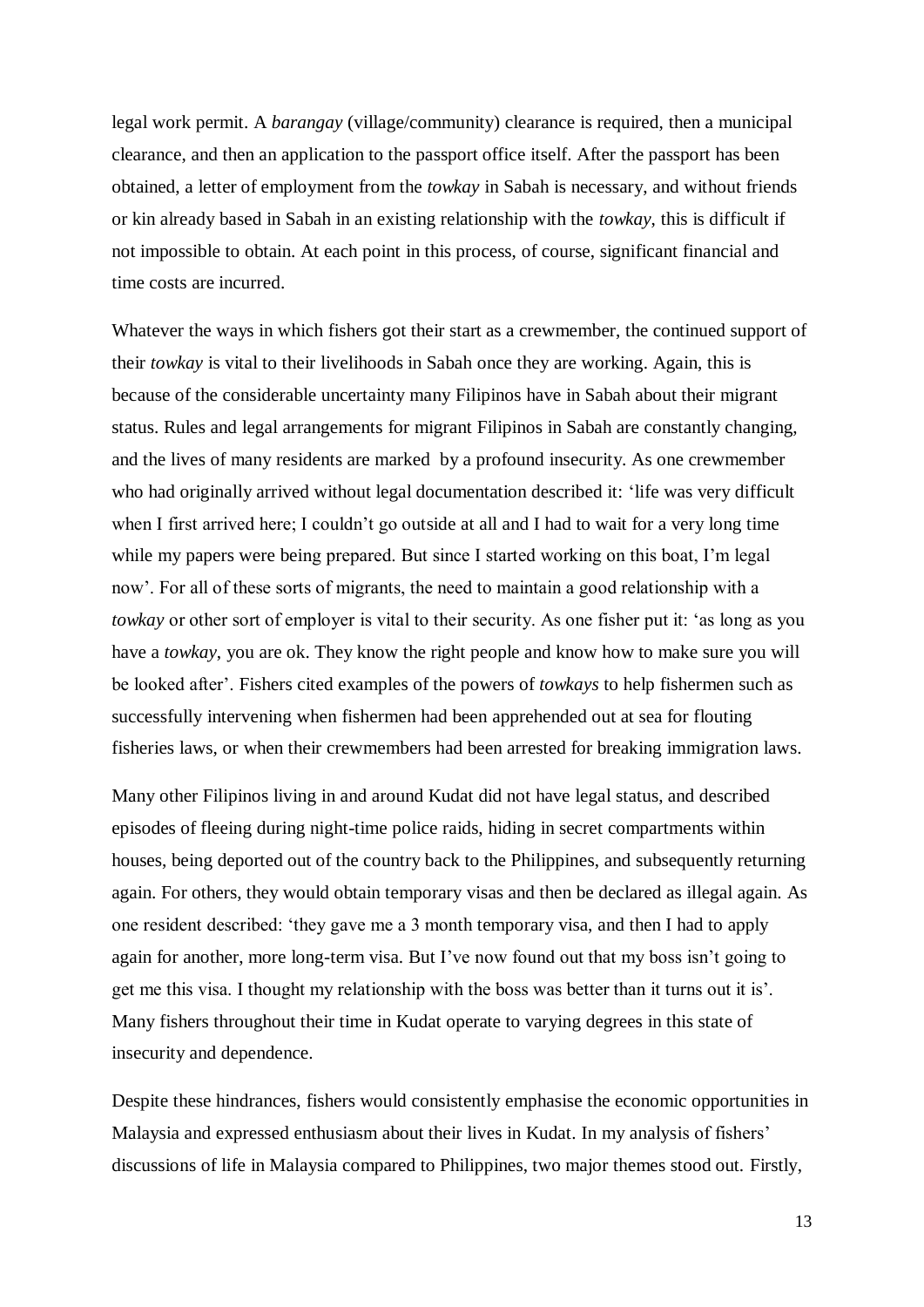the strength of the Malaysian ringgit compared to the Philippine peso (1 MYR = 14 PhP at the time of fieldwork) meant that fishers were earning far more than they would in a similar job back in the Philippines. Secondly, the poverty of livelihood options in their Philippine homes was frequently emphasised. This is frequently a theme in accounts of Filipino fishers migrating for better livelihood opportunities (Eder 2008; Seki 2000; Author 2012). Many of the fishers I spoke to in Kudat came originally from heavily populated, environmentally degraded parts of the country such as Cebu in the Visayas, or from poverty and violencestricken provinces with few opportunities such as Sulu in Mindanao. For these fishers, the LRFFT and migration to Sabah had brought them relative prosperity.

#### **Regulating the Trade: Relationships Between Traders, Fishers and Regulators**

I argue in this next section that relationships between fishers and traders and the regulators of the trade are characterised by the marginalisation of fishers at the formal policy-making level, and complex webs of interdependence and obligation at the informal level of policy implementation. I look at formal policy-making through international workshops involving traders, and government and NGO regulators. Informal policy implementation includes relationships between traders, fishers, and national and local-level government regulators. The focus is on how these sets of social relationships affect the ability of regulators (both government and NGO actors) to regulate the commodity chain – a key concern of commodity chain studies.

#### *Participation, Marginalisation and Legitimacy in Policy-making*

At a formal level, one way in which social relationships between different stakeholders in the LRFFT has influenced the implementation of governance has been through the *lack* of effective social relationships between fishers and regulators. The lack of participation among fishers in regulation design and implementation has undermined their legitimacy and contributed to their failure to date.

Broad attempts at regulation at a regional scale have occurred in recent years as a part of the development of the Coral Triangle Initiative (CTI). The CTI is a multi-million dollar intergovernmental agreement designed to address coral reefs, fisheries and food security between the six member nations of the Coral Triangle: Indonesia, Malaysia, Papua New Guinea, the Philippines, Solomon Islands and Timor-Leste. Since 2009 a series of 'technical workshops' on management of the LRFFT has occurred that have included representatives of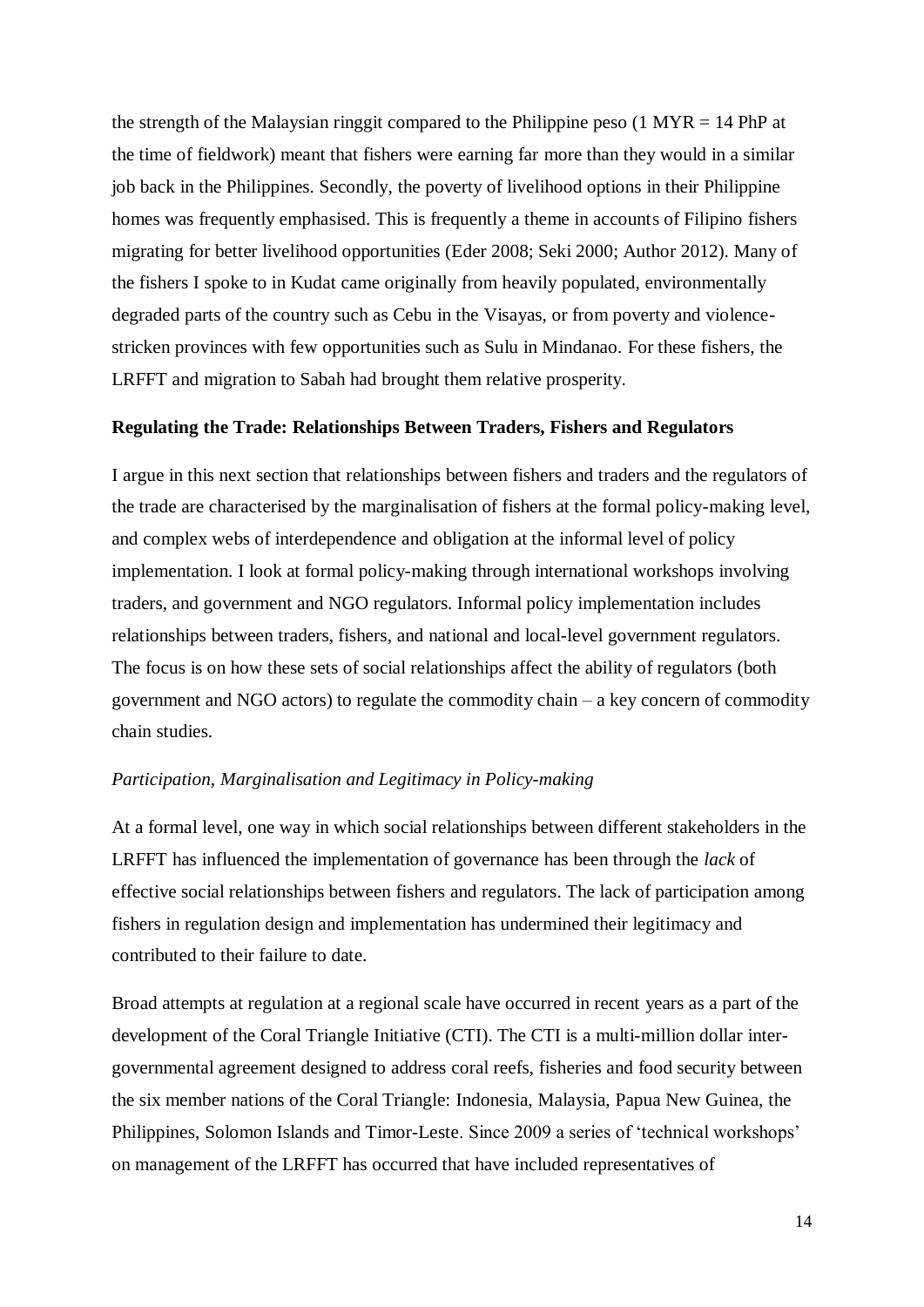governments, major international environmental NGOs, and traders from across the region. Notably, in the two meetings I have attended, fishers themselves were absent. This had obvious implications for the sorts of topics that were discussed and the ways that possible solutions were framed in these meetings. For instance, at the end of one meeting, all 39 participants were asked to vote about what the priorities for management of the industry should be. Participants were given 12 priorities, and told they each had 12 votes which they could spread across the 12 priorities any way they saw fit. When the votes were totalled, the option of 'matching harvest to reproductive capacity' came out first with 72 votes, followed narrowly by the development of full-cycle mariculture (67 votes) and enforcement against illegal, unreported and unregulated fishing (52 votes). Last on the list, with a paltry 12 votes, was the one option that was offered which dealt primarily with the livelihoods of fishermen – 'mitigating the consequences of displacement'. 6 of these votes came from me, and the other 6 from an NGO representative whose project work focused on alternative livelihoods.

This was merely an exercise in trying to understand what workshop participants thought the priorities for action should be, and there have been other instances where NGOs have aimed at engaging fishery stakeholders through 'fisher forums' and similar workshops. Much NGO work has also aimed at engaging fishers through the development of live fish mariculture projects. Nevertheless, to date, the general thrust of proposals to regulate the industry has not focused primarily on how to develop and deal with alternative livelihoods for fishers and food security. At a provincial scale in the Philippines, direct engagement with the concerns of fishers has been minimal – in a survey I conducted of 115 live reef fishers in Palawan during 2009, for instance, only 6 individuals (5.2%) even knew of the existence of the quota system that had been legislated in late 2007 but not yet implemented. As Padilla et al. identified (2003, 87), '[c]ommunities are essentially marginalized from the decision-making process' of the LRFFT. These examples of an international workshop and the situation of fishers in Palawan illustrate how the interests of fishers are not effectively represented at a formal level.

Importantly, addressing the situation of fishers is not just an exercise in sympathy for the plight of communities living in poverty. It has real implications for the proposals of regulators who wish to see their proposals implemented. Experiences across the developing world among fishing communities have shown that in contexts where regulatory capacity is weak, regulations need to have some sort of legitimacy among local stakeholders if they are to succeed (Eder 2008; Coulthard et al. 2011). This has been the case for the LRFFT as well in Palawan. Here, the lack of legitimacy among fishermen concerning many of the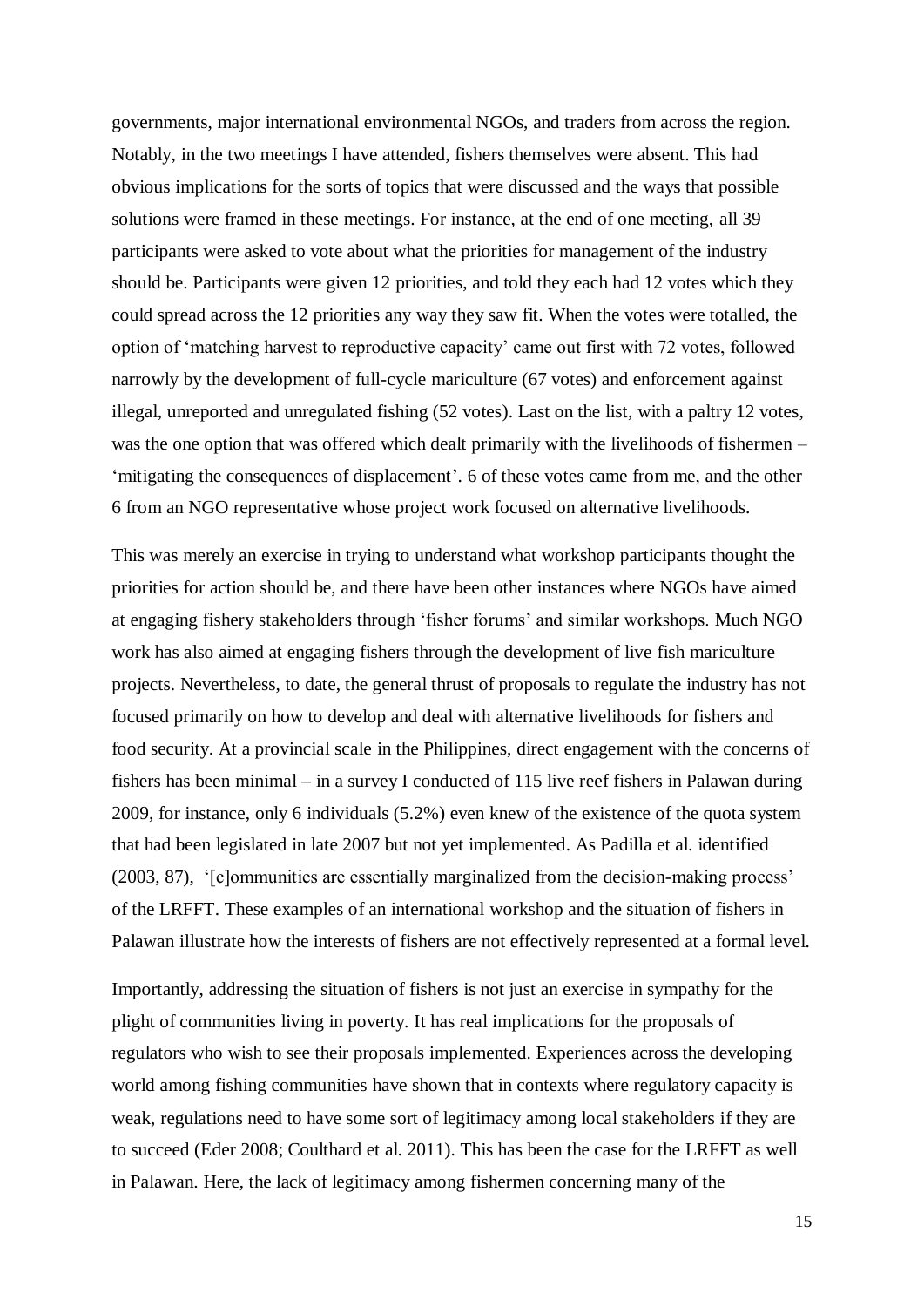regulations has been a primary factor behind their lack of success (Author 2012, 171-189; Author 2011).

#### *Corruption and Class Relations in Informal Policy Implementation*

In this next section I highlight how local social relationships surrounding regulation limit their implementation. These include conflicts of interest and corruption involving traders and regulators, and patron-client relationships between fishers and regulators.

An important social aspect of the LRFFT frequently highlighted by observers and critics of the trade is its close association with forms of governmental corruption (Adhuri 1998; Thorburn 2001; Sadovy et al. 2003; Lowe 2006). In Palawan, blatant conflicts of interest are present – many of the traders are municipal councillors (or closely related to them), who are the government actors responsible for legislation in the decentralized Philippine governance system. Government corruption is perceived to be strongly present in fisheries governance in the Philippines (Author 2012); as the authors of a study on the LRFFT in 2003 put it, fishers suggested to them that 'the reason why illegal activities persist was the strong link between unscrupulous traders/operators and law enforcement agents' (Padilla et al. 2003, 87). In the LRFFT in Indonesia, observers from a variety of fieldsites have written of 'collusion with fishing companies' among government and regency leaders (Adhuri 1998, 15); 'a protected environment for business' (Lowe 2006, 149); and that the ease of obtaining permits among fishing companies that used cyanide suggests 'collusion extending through the bureaucracy' (Thorburn 2001, 163)<sup>iii</sup>. Similarly, in Kudat in Malaysia, popular discourse frequently levels accusations of corruption and collusion with illegal fishing activities at different levels of the government. The commonality with which fish traders are alleged to smuggle turtles and other banned marine products out of the country, sell dynamite and cyanide to local fishers, sell subsidised diesel for profits, and to produce documentation for illegal migrants is used as evidence of significant personal linkages between the fishing *towkays* and government officials – 'you help me, I help you' as one long-term resident described the system (see Gomez 1999: 191-197).

At the local or community scale, the relationships between fishers and regulators is embedded within broader patterns of class and state-society relations, in particular the notion of patronclient relationships. In the Philippines, fishers appeal strongly to notions of rights to their livelihood that are articulated through local cultural idioms of 'pity' (Cannell 1999), a 'right to survive' (Szanton-Blanc 1972) and a 'basic rights discourse' (Kerkvliet 1990, 242-273)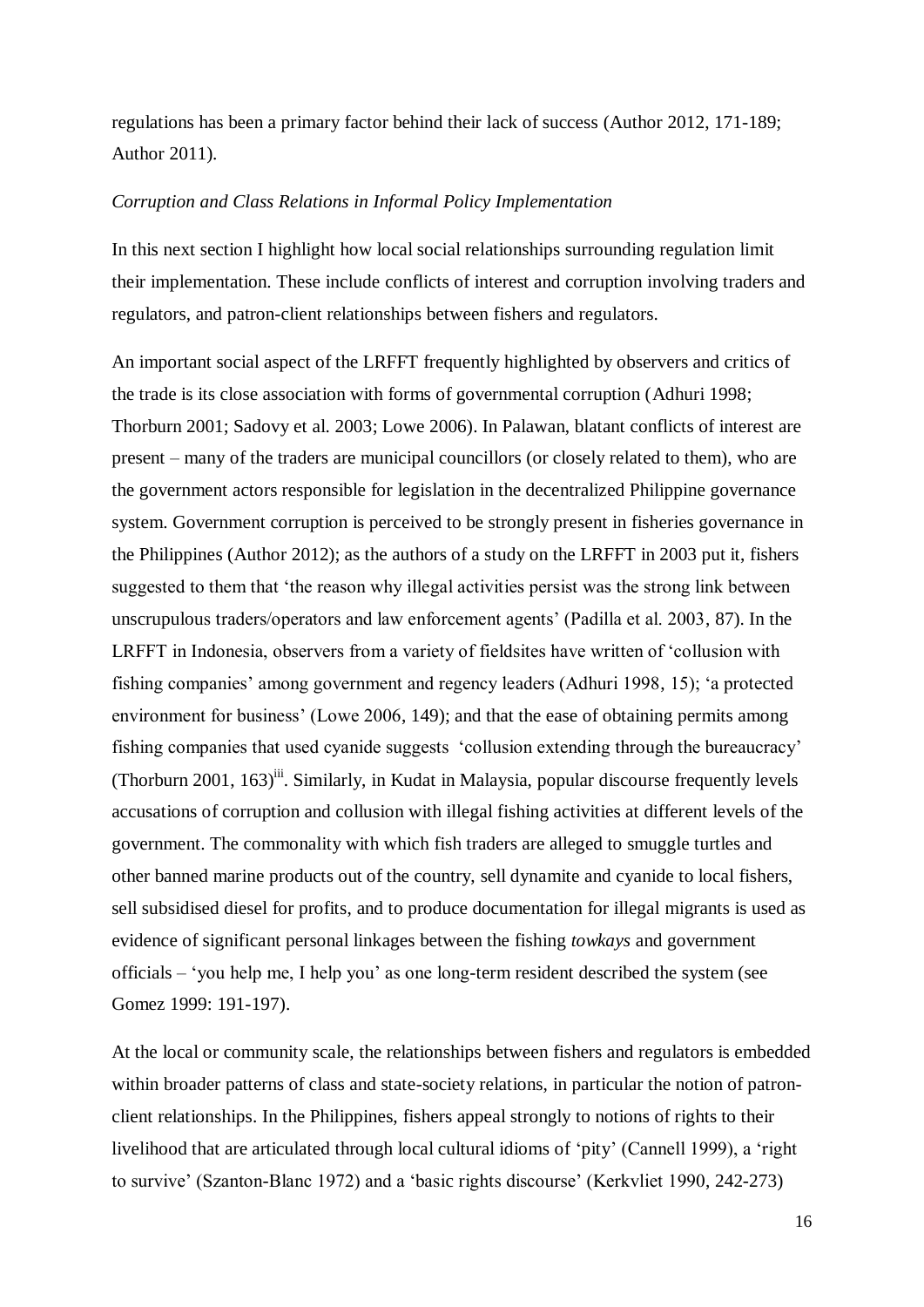that emphasise fairness and justice for the poor. When regulations are proposed that may have a significant impact on the livelihoods of fishers, fishers appeal through these themes to members of government and to local patrons (such as trader/financiers). In its most blatant form, these appeals can be seen when a fisher, caught for violating fisheries laws, will bring his entire extended family into the local Mayor's office, asking how he will be able to care for these family members if he were to be fined or go to jail (Author 2011, 375). More often, appeals take the more subtle form of pressuring local leaders through various tactics of 'everyday politics' (Kerkvliet 1990) and 'weapons of the weak' (Scott 1985). In the social landscape of the rural Philippines, local elites, such as government officials, are pressured to take part in versions of patron-client relationships, where poorer fishers and farmers will exchange political support for support of their resource use practices (Russell 1997, 91; Author 2012). In this way, questions of environmental management become reframed as questions about particular forms of social relationships, and the obligations of the local elites to engage with the poor through forms of patron-client relationships (Author 2012).

In practice, in the Philippines, these social relationships have had the effect of blocking all attempts at effective regulation of the LRFFT (Author 2011; Author 2012). Since 2005, such attempts have included trying to institute a closed season, and to introduce a quota system for the amount of live fish to be exported from the province – to date neither reform has been implemented, and enforcement of the existing regulatory regime remains weak (Dalabajan 2009; Author 2011). In this way, effective governance of the trade can be seen to have been impeded by the social relationships operating between fishers, traders and regulators (Author 2012).

#### **Discussion and Conclusion**

In this paper I have focused on two sets of social relationships and their social and environmental implications for one particular commodity chain, the LRFFT. Through this focus on the social relationships operating at different points along a commodity chain, I have aimed to provide an example of how an ethnographic lens can provide a useful perspective that can contribute to an inter-disciplinary dialogue on commodity chains. Two key concerns of commodity studies have been to improve understandings of the distribution of benefits along the chain, in particular the terms of participation of resource producers; and what the possibilities are for regulation of the chain. I have argued that relationships between fishers and traders, and relationships between fishery actors (fishers and traders) and regulators, are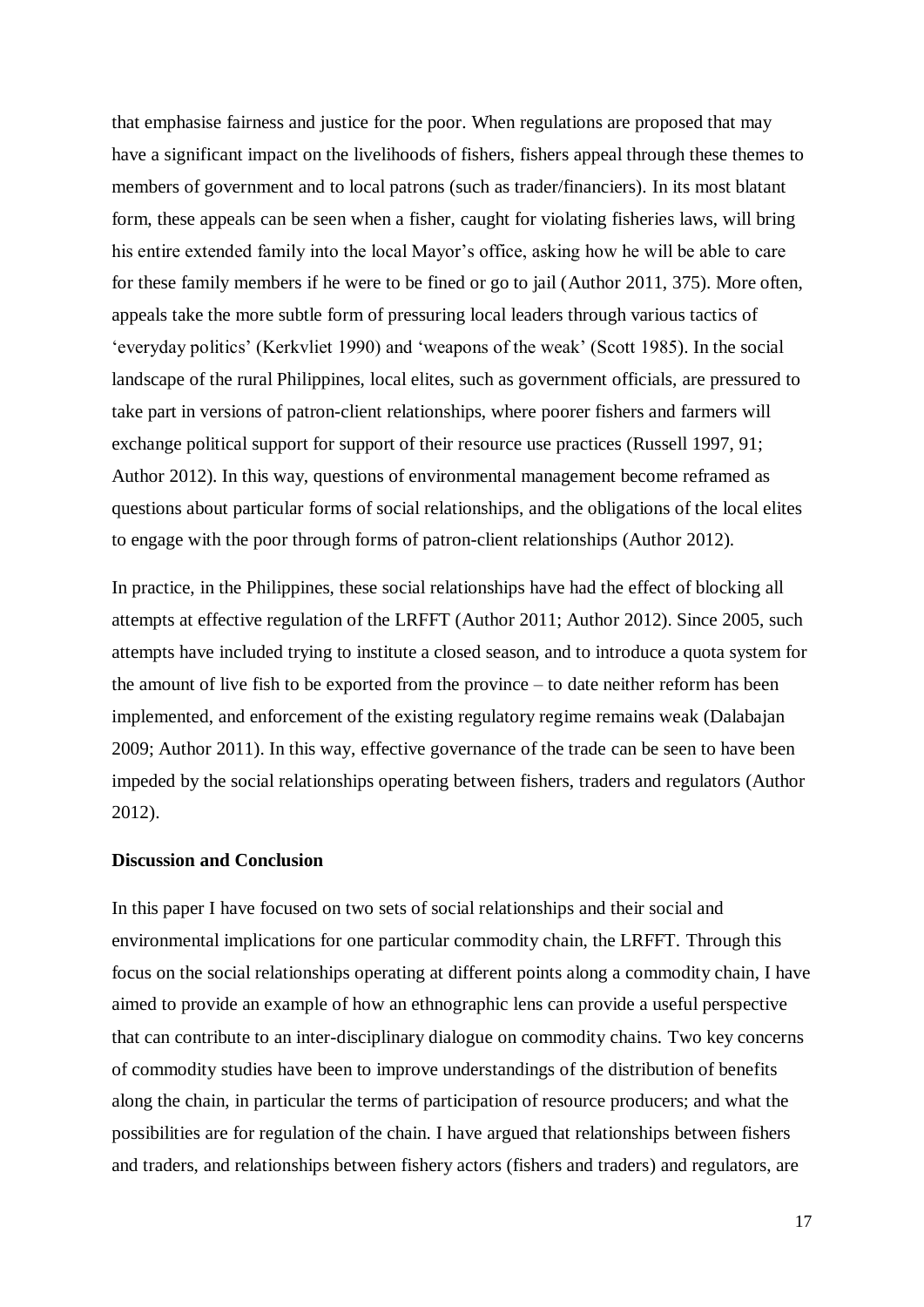fundamentally important to understanding these two key concerns of commodity chain analysis in relation to this trade. Fishers may be relatively marginalised in relationships with traders, but still obtain vital economic income and support through the fishery. I have argued here that an understanding of this relationship in an ethnographic sense and how it is expressed by local fishers themselves is vitally important. In most source countries of the LRFFT (such as Philippines and Malaysia), this relationship plays out in a context of relative poverty and strong aspirations for improved economic prosperity. This speaks to the concern of commodity studies with the distribution of benefits within commodity chains. Regulation of the trade currently is not implemented due to the complex webs of social relationships among fishers, traders and regulators at formal and informal levels, which work to maintain the status quo of weak regulation. This addresses the other key concern of commodity studies with the regulation of commodity chains.

From an inter-disciplinary commodity studies perspective, the implications of these social relationships are that they are an important element of a regionally important commodity chain with significant environmental and social consequences. As many reports and studies have documented, the environmental implications of the LRFFT are clear – the LRFFT in its current form is unsustainable, and is presently causing high levels of environmental degradation (Padilla et al. 2003; Sadovy et al. 2003; Scales et al. 2006; 2007). Fishers themselves in multiple locations across the Asia-Pacific are well aware of many of the environmental problems associated with the trade, highlighting how they now have to fish for longer periods of time and for longer distances, and that the ease of catching live fish has greatly diminished (Daw et al. 2002; Padilla et al. 2003; Author 2012). The trade continues to expand and shift to new locations both within countries and to new countries as fishers and traders continue to seek out new opportunities in further and more remote locations (Sadovy et al. 2003; Scales et al. 2006). It is clear that the long-term viability of the trade is under threat, and that the long-term environmental costs are likely to be significant. This is the situation that has spurred many environmental NGOs, regional governments and other stakeholders involved in the CTI to try to take action to improve regulation of the trade.

Viewed from this perspective, aspects of neo-Marxist analysis might appear to provide the most logical explanation for what is taking place. Various forms of neo-Marxist analyses have developed concepts such as political ecology (Blaikie and Brookfield 1987; Peet and Watts 1996), ecological unequal exchange (Hornborg 1998; Rice 2007), metabolic rift (Foster 1999), food regimes (McMichael 2009), and, within the commodity studies literature,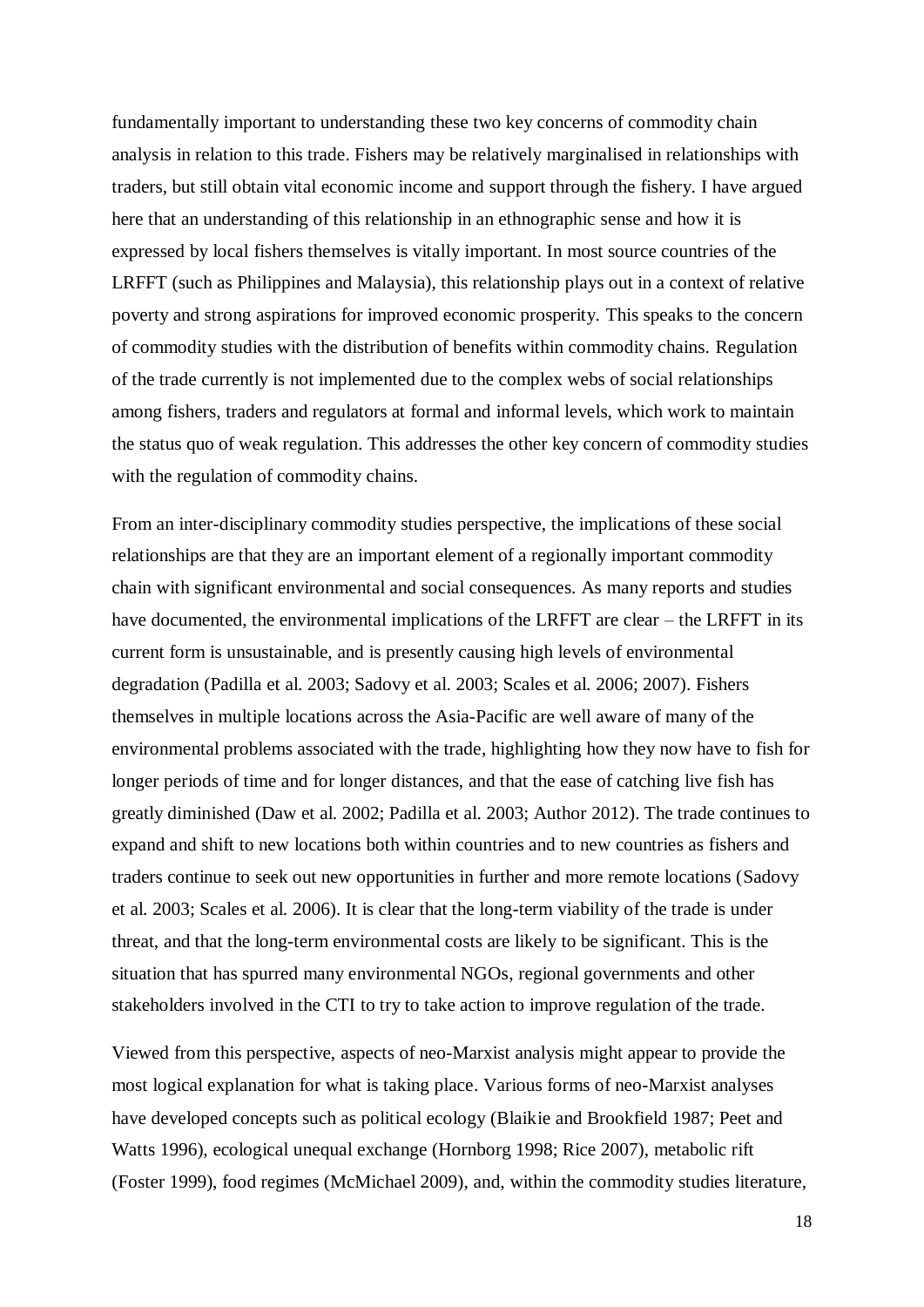world-systems theory (Hopkins and Wallerstein 1977, 1986). While such work varies enormously in scope, a common theme is the (unhappy) relationship between capitalism and the environment. The LRFFT appears to be a classic case of how through expanded access to credit (Fougères 2005) and access to lucrative global markets (Nevins and Peluso 2008), forms of intensified capitalist activity are driving patterns of environmental degradation across the region. From a large-scale perspective, the LRFFT appears locked into a path of endless accumulation in the short-term with environmental costs over the long-term that will eventually have significant consequences for the fishers involved in the trade. As indicated in the background earlier section, much of this analysis has similarities with ecologically oriented perspectives (see Warren-Rhodes and Sadovy 2003; Hughes et al. 2006).

A key argument of this paper, however, has been to contend that for fishers, the LRFFT has provided a powerful opportunity to gain income in a context where such opportunities are few and far between, and where aspirations for improved economic wellbeing are strong. I have argued that, rather than describing the relationships between fishers and traders in terms of 'debt-bondage' or exploitation, this access to economic benefits in the context of poverty and aspirations for an improved quality of life is a more important feature of the LRFFT from the perspectives of fishers. The point here is that local people have actively sought out opportunities to participate in this trade, will continue to do so, and that these aspirations and practices cannot be ignored if we want to understand outcomes associated with this particular commodity chain. The tension between the short-term economic benefits of the LRFFT and the significant long-term environmental costs is inescapable, and the ways forward for those involved in this particular commodity chain will be filled with hard choices that will have to deal with this difficult reality (Coulthard et al. 2011; McShane et al. 2011).

In this way I have aimed to show how an ethnographic perspective on several key relationships in a commodity chain can highlight some of the complexities, ambiguities and paradoxes associated with two of the primary concerns of commodity studies: the distribution of benefits, and possibilities for improved regulation. Social relationships between fishers and traders provide a powerful avenue for relative economic prosperity for fishers, yet the forms of social relationships that operate between fishers, traders and regulators mean that regulation of the trade cannot be instituted in a form that will allow the fishery to be sustained. While this ethnographic perspective highlights the messy realities of social relationships and commodity chains, it is only one perspective. Despite its value in illuminating aspects of social life that are not necessarily obvious through the use of more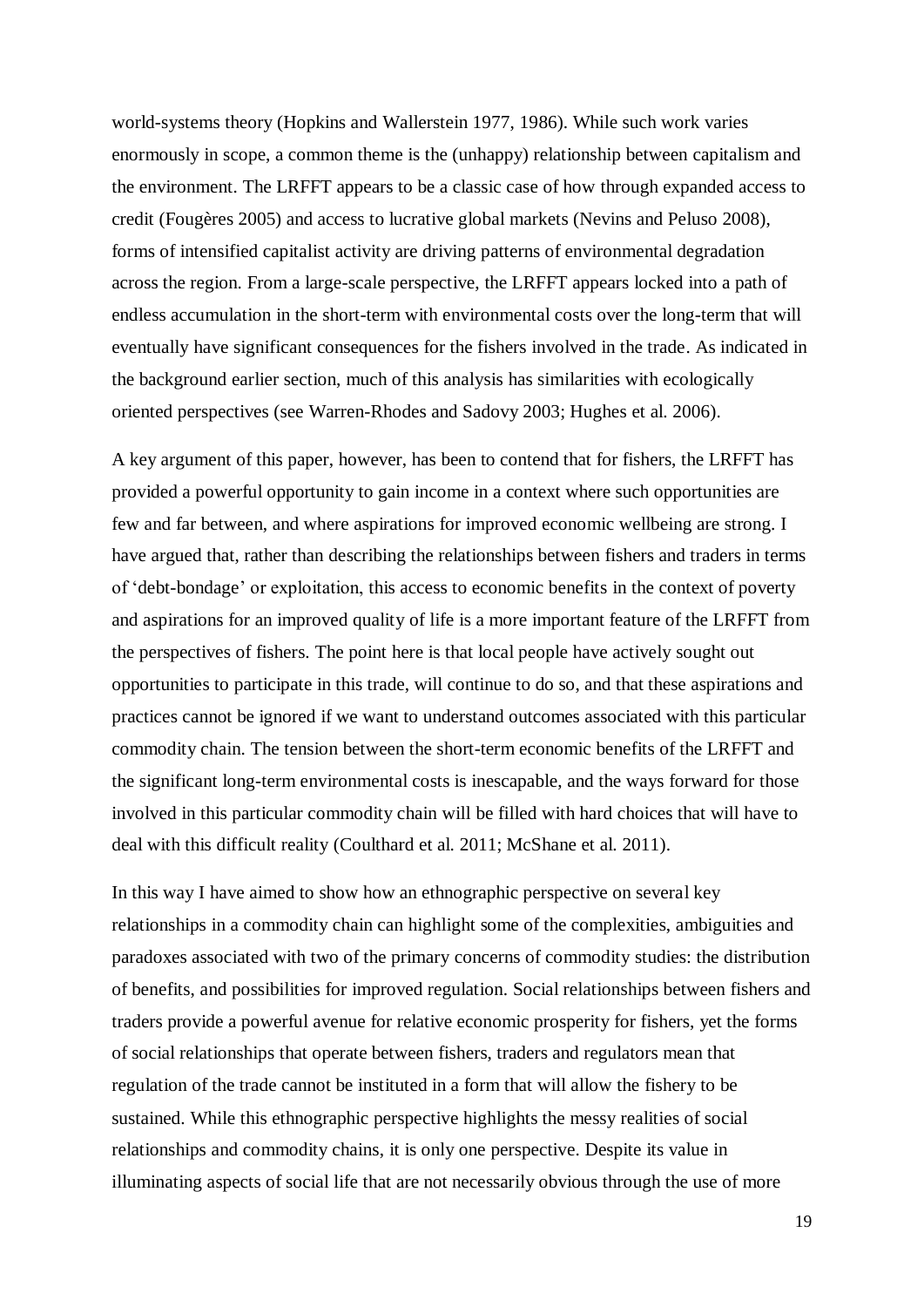formal methods, it is not necessarily one that offers clear ways forward in terms of practical implementation of policy (Li 2007: 2, 30, 280). Understanding how to move the debate forward on this particular trade and other commodity chains will continue to require greater inter-disciplinary work and dialogue across commodity studies.

#### **References**

Adhuri, D.S. 1998. Who can challenge them? Lessons learned from attempting to curb cyanide fishing in Maluku, Indonesia. *SPC Live Reef Fish Information Bulletin* 4: 12-17

Alexander, J., and P. Alexander. 1991. What's a Fair Price? Price-Setting and Trading Partnerships in Javanese Markets. *Man* 26: 493–512.

Appadurai, A (ed.). 1986. *The social life of things: Commodities in cultural perspective*. Cambridge: Cambridge University Press.

Applbaum, K. 2005. The anthropology of markets. In *A Handbook of Economic Anthropology*, edited by J. Carrier, 275-289. Cheltenham, UK: Edward Elgar.

Bair, J. 2005. Global Capitalism and Commodity Chains: Looking Back, Going Forward. *Competition & Change* 9 (2): 153-180.

Bair, J (ed.). 2009. *Frontiers of Commodity Chain Research*. Stanford, CA: Stanford University Press.

Balisacan, A., and Hill, H (eds). 2003. *The Philippine economy: Development, policies, and challenges*. Oxford: Oxford University Press.

Bernstein, H., and L. Campling. 2006a. Commodity Studies and Commodity Fetishism I: *Trading Down*. *Journal of Agrarian Change* 6 (2): 239-264.

Bernstein, H., and L. Campling. 2006b Commodity Studies and Commodity Fetishism II: 'Profits with Principles'? *Journal of Agrarian Change* 6 (3): 414-447.

Blaikie, P., and H. Brookfield. 1987. *Land Degradation and Society*. London: Methuen.

Blanc-Szanton, M.C., 1972. *A Right to Survive: Subsistence Marketing in a Lowland Philippine Town*. University Park (PA): Pennsylvania State University Press.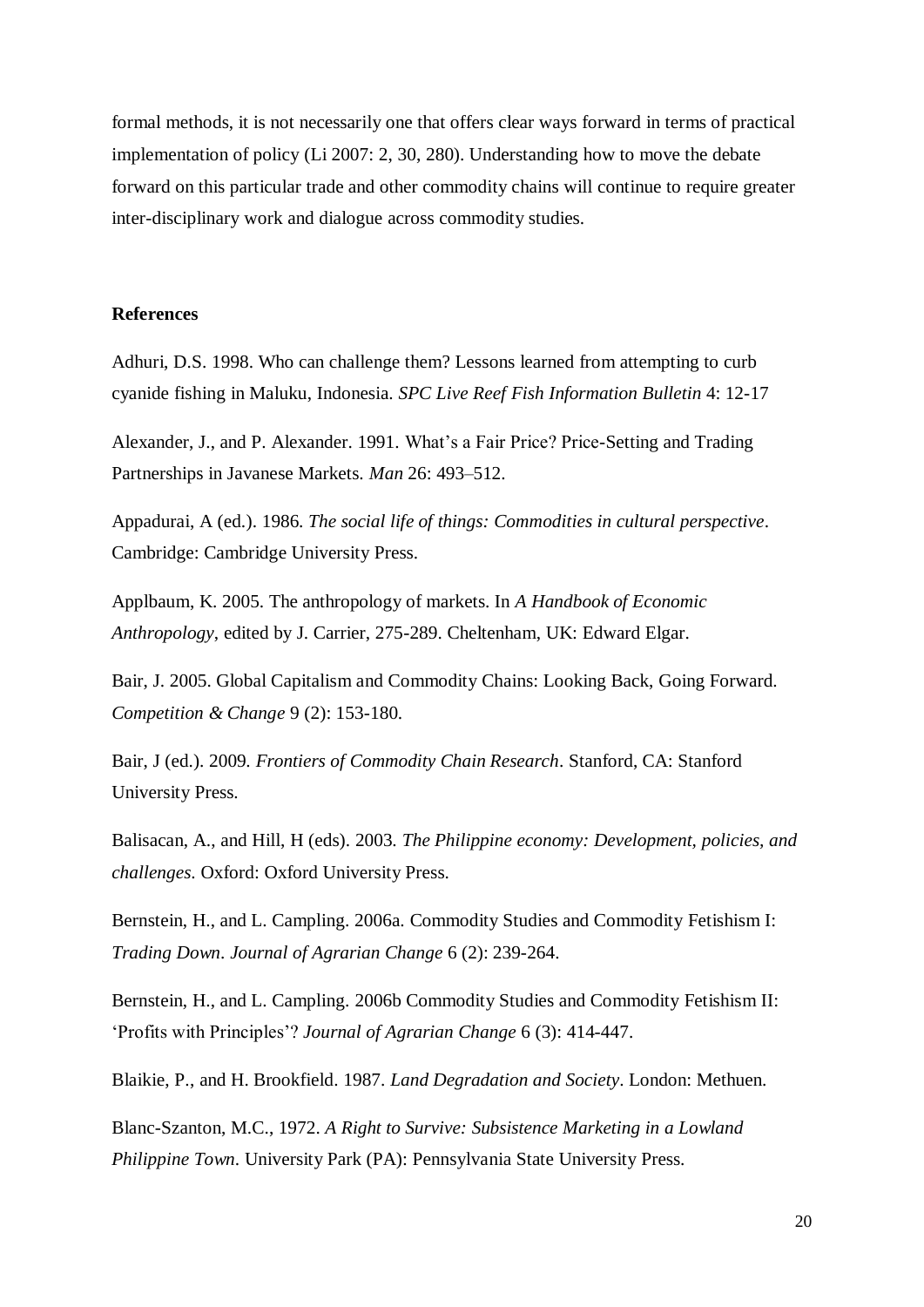Bolwig, S., Ponte, S., du Toit, A., Riisgaard, L., and N. Halberg. 2010. Integrating poverty and environmental concerns into value-chain analysis: A conceptual framework. *Development Policy Review* 28 (2): 173-194.

Bowen, S. 2011. The importance of place: Re-territorialising embeddedness. *Sociologia Ruralis*. 51 (4): 325-348.

California Environmental Associates. 2011. The Live Reef Fish Food Trade: A supply chain review and breakout discussion for the APEC-WWF workshop. Paper presented at the workshop 'Market-Based Improvements in Live Reef Fish Food Trade', Bali, March 1-3. Accessed 10/10/2011at:

http://wwf.panda.org/what\_we\_do/where\_we\_work/coraltriangle/events/live\_reef\_food\_fish [trade\\_workshop/speeches\\_and\\_presentations/](http://wwf.panda.org/what_we_do/where_we_work/coraltriangle/events/live_reef_food_fish_trade_workshop/speeches_and_presentations/) 

Cannell, F. 1999. *Power and intimacy in the Christian Philippines*. Cambridge: Cambridge University Press.

Carrier, J.G. 2009. Simplicity in economic anthropology: Persuasion, form and substance. In *Economic Persuasions*, edited by S. Gudeman, 15-30. New York: Berghahn Books.

Conservation International, 2003. Analysis of the Benefits and Costs of the Live Reef Food Fish Trade in the Calamianes, Palawan, Philippines. Quezon City: Conservation International–Philippines.

Coulthard, S., Johnson, D., and J.A. McGregor. 2011. Poverty, sustainability and human wellbeing: A social wellbeing approach to the global fisheries crisis. *Global Environmental Change* 21 (2): 453-463.

Dalabajan, D. 2009. 'Of Crimes and No Punishments: Fisheries Law Offences and the Criminal Justice System in Calamianes Group of Islands in the Province of Palawan.' In *Against the Tide: Enforcement and Governance in the Sulu Sulawesi Seas*, edited by R.D. Anda and D.A. Dalabajan, 50-64. Puerto Princesa City: Futuristic Printing Press.

Daw, T., Daim, L.J. and Ali, M.A.B. 2002. Preliminary Assessment of the Live Reef Fish Trade in the Kudat Region: Final Technical Report. WWF Malaysia Project Report.

Derks, A. 2010. Migrant Labour and the Politics of Immobilisation: Cambodian Fishermen in Thailand. *Asian Journal of Social Science* 38: 915-932.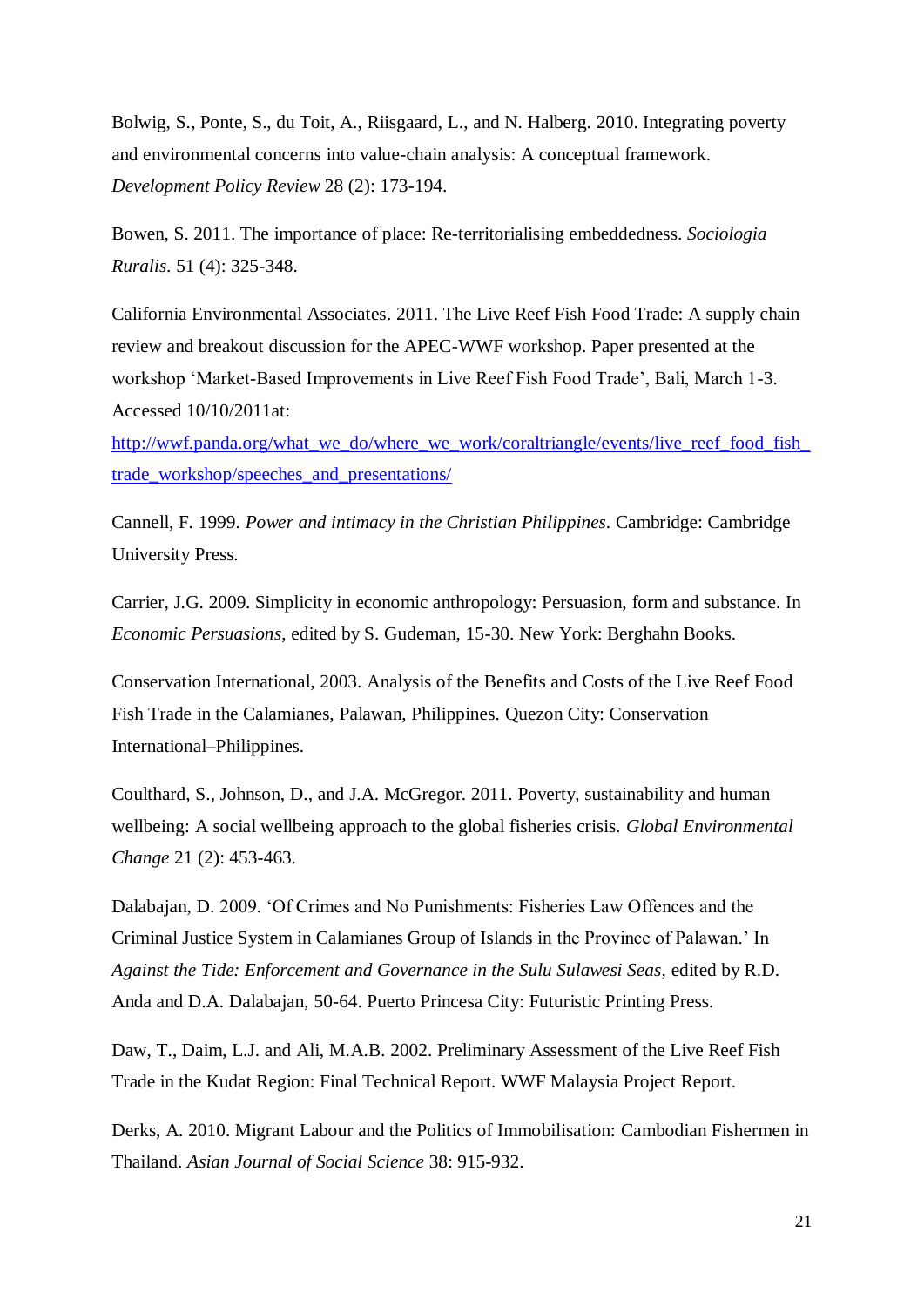Eder, J.F. 2008. *Migrants to the Coasts: Livelihood, Resource Management, and Global Change in the Philippines*. Wadsworth (CT): Cengage Learning.

Author 2012

Author and co-author 2011

Faier, L. 2011. Fungi, trees, people, nematodes, beetles, and weather: ecologies of vulnerability and ecologies of negotiation in matsutake commodity exchange. *Environment and Planning A* 43 (5): 1079-1097.

Firth, R. 1966. *Malay fishermen: Their peasant economy*. London: Routledge & Kegan Paul (2nd edition).

Foster, J.B. 1999. Marx's theory of metabolic rift: Classical foundations for environmental sociology. *The American Journal of Sociology* 105 (2): 366-405.

Fougerès, D. 2005. Aquarian capitalism and transition in Indonesia. Berkeley: University of California (PhD. Thesis).

Friedman, J. (ed.). *Consumption and identity*. Chur, Switzerland: Harwood Academic.

Gomez, E.T. *Chinese business in Malaysia: Accumulation, accommodation and ascendance*. Honolulu: University of Hawai'i Press.

Granovetter, M. (1985). Economic Action and Social Structure: The Problem of Embeddedness. *American Journal of Sociology* 91 (3): 481-510.

Gudeman, S. 2009. The persuasions of economics. In *Economic Persuasions*, edited by S. Gudeman, 62-80. New York: Berghahn Books.

Hopkins, T., and I. Wallerstein. 1977. Patterns of development of the modern world-system. *Review* 1 (2): 111-145.

Hopkins, T., and I. Wallerstein. 1986. Commodity chains in the world economy prior to 1800. *Review* 10 (1): 157-170.

Hornborg, A. 1998. Towards an Ecological Theory of Unequal Exchange: Articulating World System Theory and Ecological Economics. *Ecological Economics* 25: 127-136 .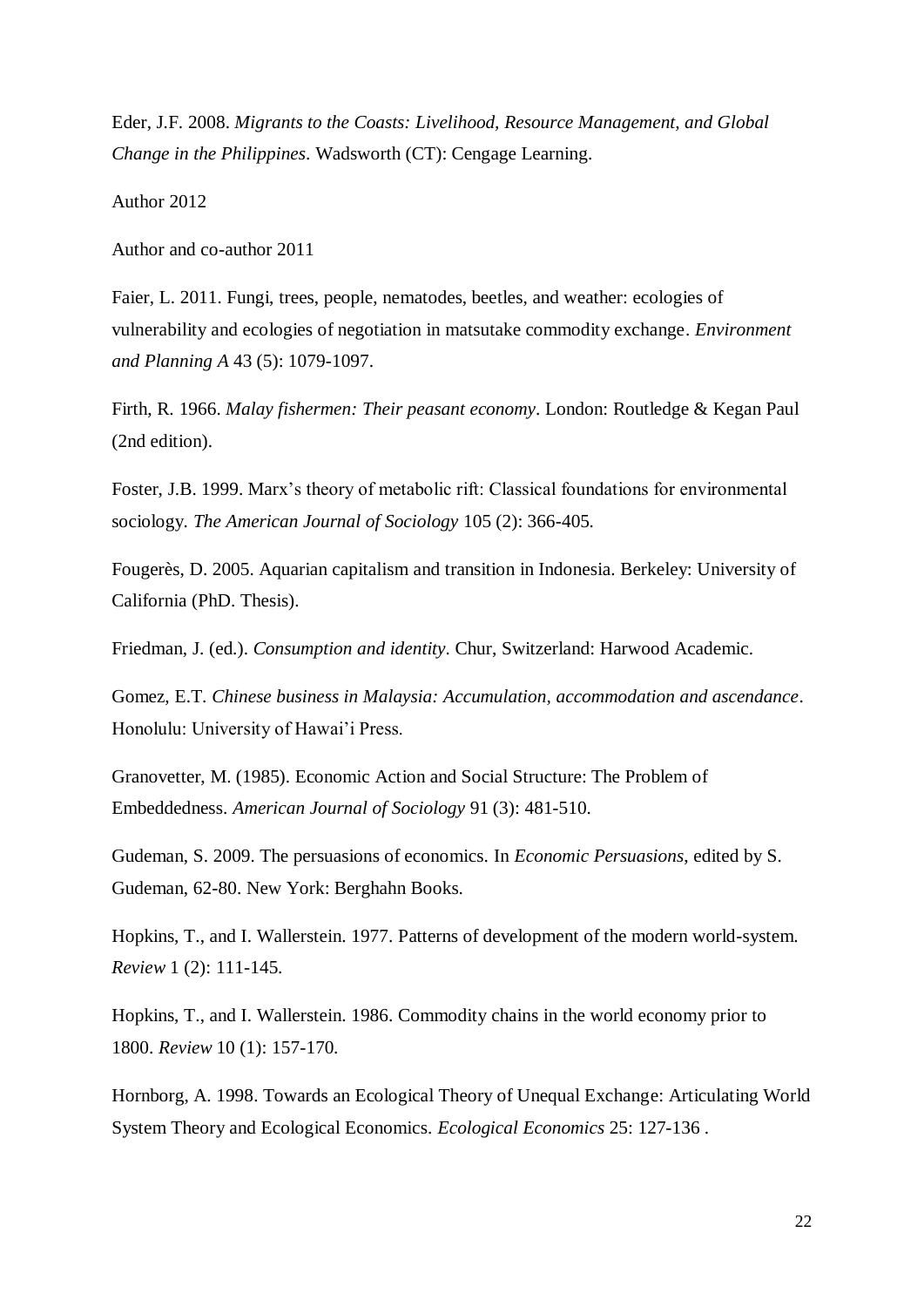Hughes TP, Berkes F, Steneck RS, Wilson JA, Bellwood DR, Crona B, Folke C, Gunderson LH, Leslie HM, Norberg J, Nystrom M, Olsson P, Osterblom H, Scheffer M, Worm B. 2006. Response. *Science* 313: 613.

Johannes, R.E. 1995. Fishery for live reef food fish is spreading human death and environmental degradation. *Coastal Management in Tropical Asia* 5: 8-9.

Kassim, A. 2009. Filipino refugees in Sabah: State responses, public stereotypes and the dilemma over their future. *Southeast Asian Studies* 47 (1): 52-88.

Kerkvliet, B.J., 1990*. Everyday Politics in the Philippines: Class and Status Relations in a Central Luzon Village.* Berkeley (CA): University of California Press.

Leslie, D., and Reimer, S. 2005. Spatializing commodity chains. *Progress in Human Geography* 23 (3): 401-420.

Li, T.M. 2007. *The will to improve: Governmentality, development, and the practice of politics*. Durham (NC): Duke University Press.

Lowe, C. 2006. *Wild profusion: Biodiversity conservation in an Indonesian archipelago*. Princeton (NJ): Princeton University Press.

Malinowski, B. 1922. *Argonauts of the Western Pacific: An account of native enterprise and adventure in the Archipelagoes of Melanesian New Guinea*. London: Routledge and Kegan Paul.

Marcus, G.E., 1995. Ethnography in/of the world system: The emergence of multi-sited ethnography. *Annual Review of Anthropology* 24: 95–117.

Maurer, B. 2008. Finance. In *A Handbook of Economic Anthropology*, edited by J. Carrier, 176-193. Cheltenham, UK: Edward Elgar.

McCarthy, J.F., 2006. *The fourth circle: A political ecology of Sumatra's rainforest frontier*. Stanford (CA): Stanford University Press.

McCarthy, J.F. 2010. Processes of inclusion and adverse incorporation: oil palm and agrarian change in Sumatra, Indonesia. *Journal of Peasant Studies* 37 (4): 821-850.

McMichael, P. 2009. A food regime genealogy. *Journal of Peasant Studies* 36 (1): 139-169.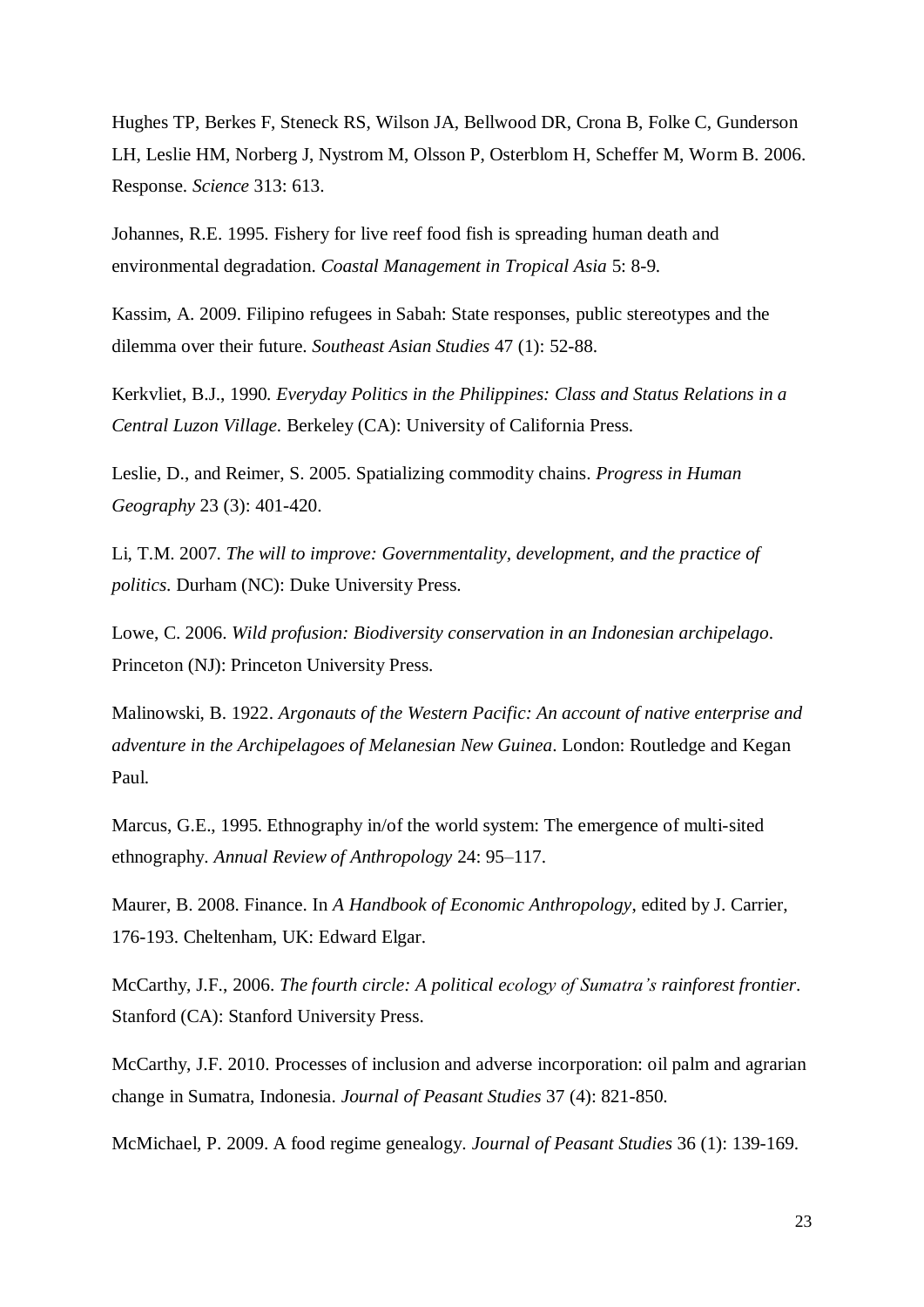McShane T.O., Hirsch P.D., Trung T.C., Songorwa, A.N., Kinzig, A., Monteferri, B., Mutekanga, D., Thang, H.V., Dammert, J.L., Pulgar-Vidal, M., Welch-Devine, M., Brosius, J.P., Coppolillo, P., O'Connor, S. 2011. Hard choices: Making trade-offs between biodiversity conservation and human well-being. *Biological Conservation* 144: 966-972.

Merlijn, A.G. 1989. The role of middlemen in small-scale fisheries: A case study of Sarawak, Malaysia. *Development and Change* 20: 683-700.

Miller, D. 1995. Consumption and commodities. *Annual Review of Anthropology* 24: 141- 161.

Mintz, S. W. 1985. *Sweetness and power: The place of sugar in modern history*. New York: Viking.

Nevins, J., and N.L. Peluso. (eds). 2008. *Taking Southeast Asia to market: commodities, nature, and people in the neoliberal age*. Ithaca, NY: Cornell University Press.

Olofson H., and A. Tiukinhoy 1993. "Plain Soldiers": Muro-Ami Fishing in Cebu. *Philippine Studies* 40 (1): 35-52.

Padilla, J.E., S. Mamauag, G. Braganza, N. Brucal, D. Yu and A. Morales, 2003. Sustainability assessment of the live reef-fish for food industry in Palawan Philippines. Quezon City: WWF–Philippines.

Peet, R. and M. Watts. (eds). 1996. *Liberation ecologies: Environment, development, social movements*. London: Routledge.

Phyne, J., and J. Mansilla. 2003. Forging linkages in the commodity chain: The case of the Chilean salmon farming industry. *Sociologia Ruralis* 43 (2): 108-127.

Plattner, S., 1983. Economic custom in a competitive marketplace. *American Anthropologist* 85: 848–858.

Polanyi, K. 1944. *The great transformation*. New York: Rinehart.

Pomeroy, R.S., M.D. Pido, J. Pontillas, B.S. Francisco, A.T. White and G.T. Silvestre, 2005. Evaluation of Policy Options for the Live Reef Food Fish Trade: Focus on Calamianes Islands and Palawan Province, Philippines, with Implications for National Policy. Palawan: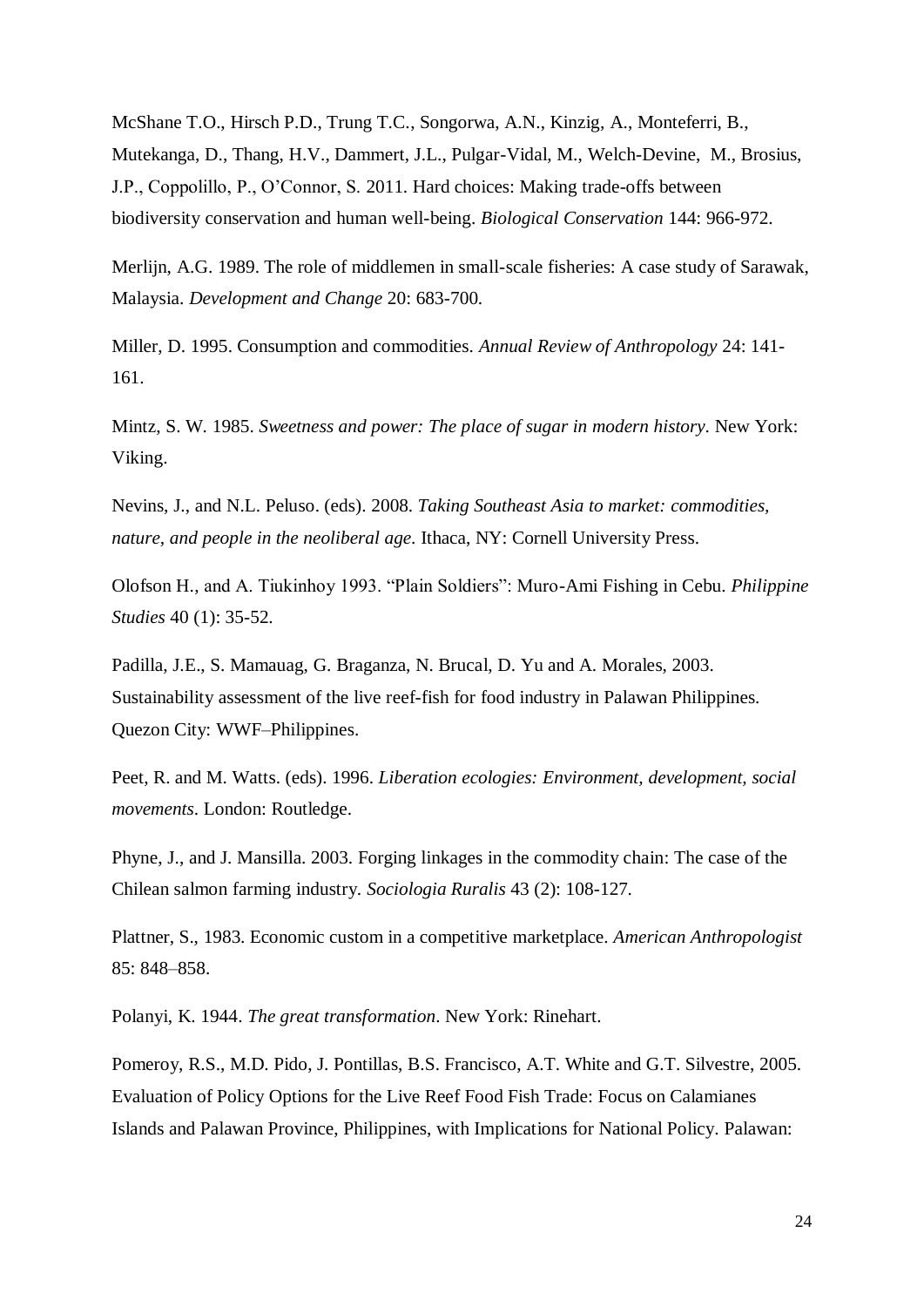Palawan Council for Sustainable Development, Fisheries Improved for Sustainable Harvest Project, and Provincial Government of Palawan.

Rammohan, K.T., and R. Sundaresan. 2003. Socially embedding the commodity chain: An exercise in relation to coir yarn spinning in Southern India. *World Development* 31 (5): 903- 923.

Ribot, J.C. 1998. Theorizing access: Forest profits along Senegal's charcoal commodity chain. *Development and Change* 29: 307-341

Rice, J. 2007. Ecological unequal exchange: Consumption, equity, and unsustainable structural relationships within the global economy. *International Journal of Comparative Sociology* 48 (1): 43-72.

Riisgaard, L., Bolwig, S., Ponte, S., du Toit, A., Halberg, N., and F. Matose. 2010. Integrating poverty and environmental concerns into value-chain analysis: A strategic framework and practical guide. *Development Policy Review* 28 (2): 195-216.

Ruddle, K. 'Informal' credit in fishing communities: Issues and examples from Vietnam. *Human Organization* 70 (3): 224-232.

Russell, S.D., 1987. Middlemen and moneylending: relations of exchange in a highland Philippine economy. *Journal of Anthropological Research* 42: 139–161.

Russell, S.D. 1997. Class identity, leadership style, and political culture in a Tagalog coastal community. *Pilipinas* 28: 79–95.

Rutten, R., 1991. Interpreting credit relations: Do Philippine artisans enjoy credit or suffer indebtedness? *Netherlands Journal of Social Science* 27: 108–117.

Sadovy, Y. J., Donaldson, T. J., Graham, T. R., McGilvray, F., Muldoon, G. J., Phillips, M. J., Rimmer, M. A., Smith, A., and Yeeting, B. 2003. *While stocks last: The live reef food fish trade*. Manila: Asian Development Bank.

Scales, H., A. Balmford, M. Liu, Y. Sadovy, and A. Manica, 2006. Keeping bandits at bay? *Science* 313: 612–613.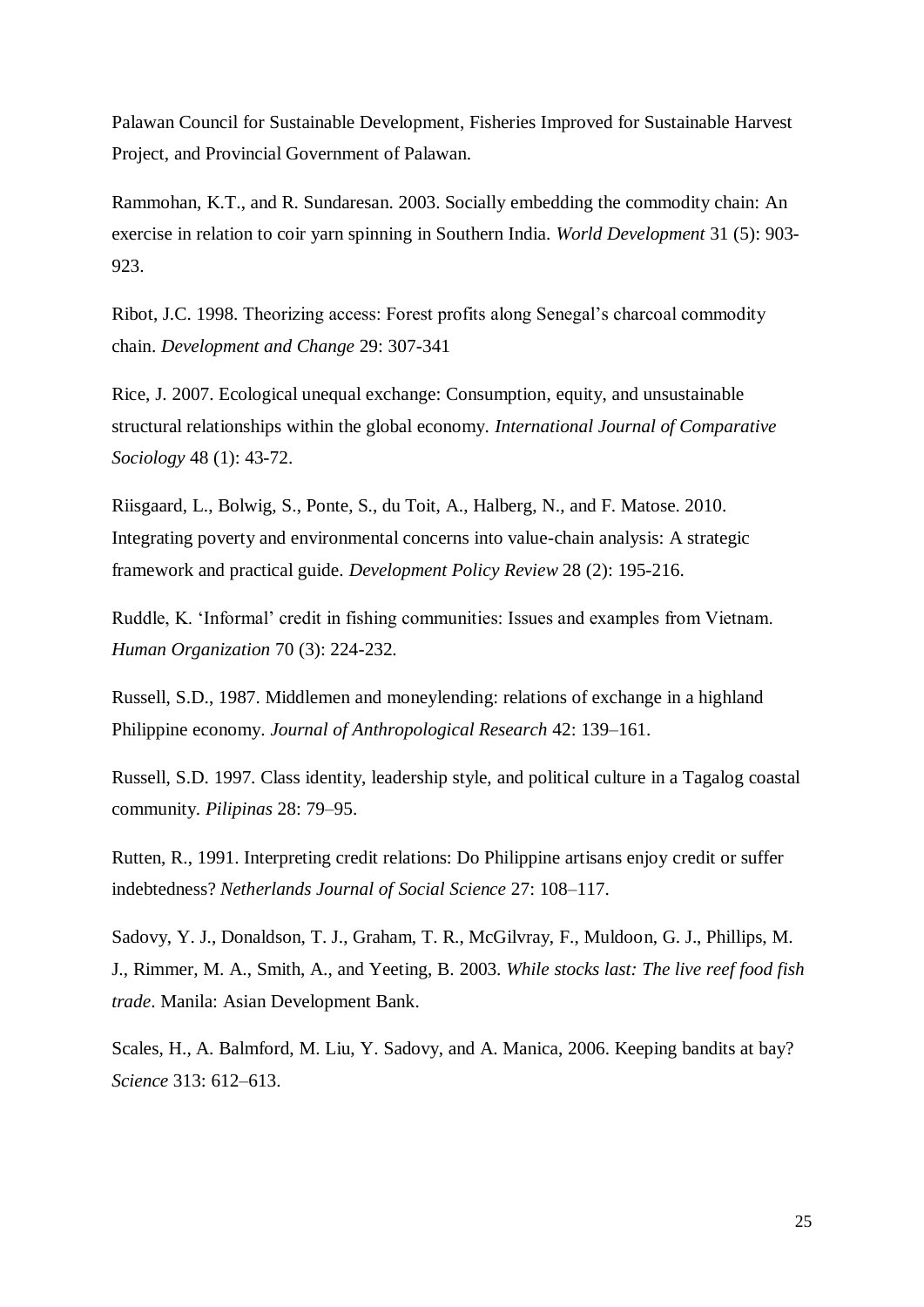Scales, H., Balmford, A., and A. Manica. 2007. Impacts of the live reef fish trade on populations of coral reef fish off northern Borneo. *Proceedings of the Royal Society B* 274: 989–994.

Scott, J.C. 1985. *Weapons of the weak: Everyday forms of peasant resistance*. New Haven (CT): Yale University Press.

Scott, J.C. and B.J. Kerkvliet, 1977. 'How traditional rural patrons lose legitimacy: A theory with special reference to Southeast Asia.' In *Friends, followers and factions: A reader in political clientielism*, edited by S.W. Schmidt, 439-458. Berkeley (CA): University of California Press.

Seki, K., 2004. Maritime migration in the Visayas: A case study of the Dalaguetenon fisherfolk in Cebu. In *Communities at the margins: Reflections on social, economic and environmental change in the Philippines*, edited by H. Umehara and G.M. Bautista, 193-221. Quezon City: Ateneo de Manila University Press.

Sillitoe, P. 2007. Anthropologists only need apply: challenges of applied anthropology. *Journal of the Royal Anthropological Institute* 13 (1): 147-165.

Teh, L., Cabanban, A.S., and U. Rashid Sumaila. 2005. The reef fisheries of Pulau Banggi, Sabah: A preliminary profile and assessment of ecological and socio-economic sustainability. *Fisheries Research* 76: 359-367.

Thorburn, C. 2001. The house that poison built: Customary marine property rights and the live food fish trade in the Kei Islands, Southeast Maluku. *Development and Change* 32 (1): 151-180.

Trigger, D. 2011. Anthropology pure and profane: the politics of applied research in Aboriginal Australia. *Anthropological Forum* 21 (3): 233-255.

Tsing, A.L. 2009. Beyond economic and ecological standardisation. *The Australian Journal of Anthropology* 20: 347-368.

Warren, J.F. (1981) *The Sulu zone 1768-1898*. Singapore: Singapore University Press.

Warren-Rhodes, K., Sadovy, Y., Cesar, H. (2003). Marine ecosystem appropriation in the Indo-Pacific: A case study of the live reef fish for food trade. *Ambio* 32(7): 481-488.